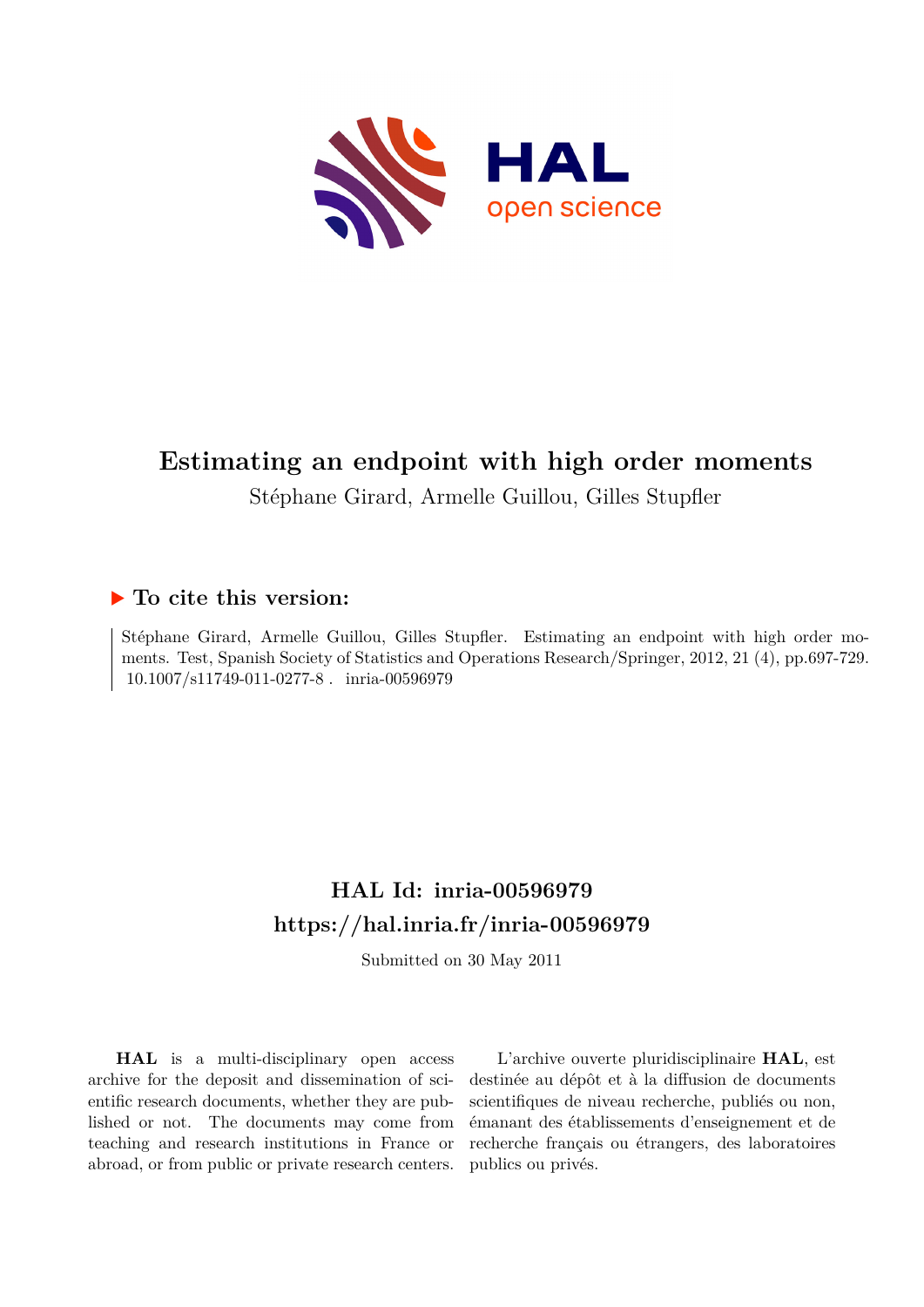## Estimating an endpoint with high order moments

Stéphane Girard<sup>(1)</sup>, Armelle Guillou<sup>(2)</sup> & Gilles Stupfler<sup>(2)</sup>

<sup>(1)</sup> Team Mistis, INRIA Rhône-Alpes & LJK, Inovallée, 655, av. de l'Europe, Montbonnot, 38334 Saint-Ismier cedex, France

<sup>(2)</sup> Université de Strasbourg & CNRS, IRMA, UMR 7501, 7 rue René Descartes,

67084 Strasbourg cedex, France

Abstract. We present a new method for estimating the endpoint of a unidimensional sample when the distribution function decreases at a polynomial rate to zero in the neighborhood of the endpoint. The estimator is based on the use of high order moments of the variable of interest. It is assumed that the order of the moments goes to infinity, and we give conditions on its rate of divergence to get the asymptotic normality of the estimator. The good performance of the estimator is illustrated on some finite sample situations.

AMS Subject Classifications: 62G32, 62G05.

Keywords: Endpoint estimation, high order moments, consistency, asymptotic normality.

## 1 Introduction

Let  $(X_1, \ldots, X_n)$  be n independent copies of a random variable X, with bounded support  $[0, \theta]$ , where  $\theta > 0$  is unknown. In this paper, we address the problem of estimating the (right) endpoint  $\theta$  of the survival function  $\overline{F}$  of X. Pioneering work on endpoint estimation includes Quenouille (1949) who introduced a jackknife estimate of the endpoint based on the naive maximum estimator. This approach was further studied by Miller (1964), Robson and Whitlock (1964), Cooke (1979) and de Haan (1981), to name a few. A well-known reference on endpoint estimation is Hall (1982), recently improved by Li and Peng (2009), in which a maximum likelihood method is used when  $\overline{F}$  belongs to the Hall model, see for instance Section 5. Hall's work gave a start to the study of general threshold-based methods, together with the use of the approximation of excesses by Generalized Pareto Distributions, see for instance Smith and Weissman (1985) and Smith (1987). A general construction of estimators of the endpoint using a threshold is given in de Haan and Ferreira (2006, p. 146). Some popular estimators in this framework, called Peaks Over Threshold (POT) approach, are probability weighted moments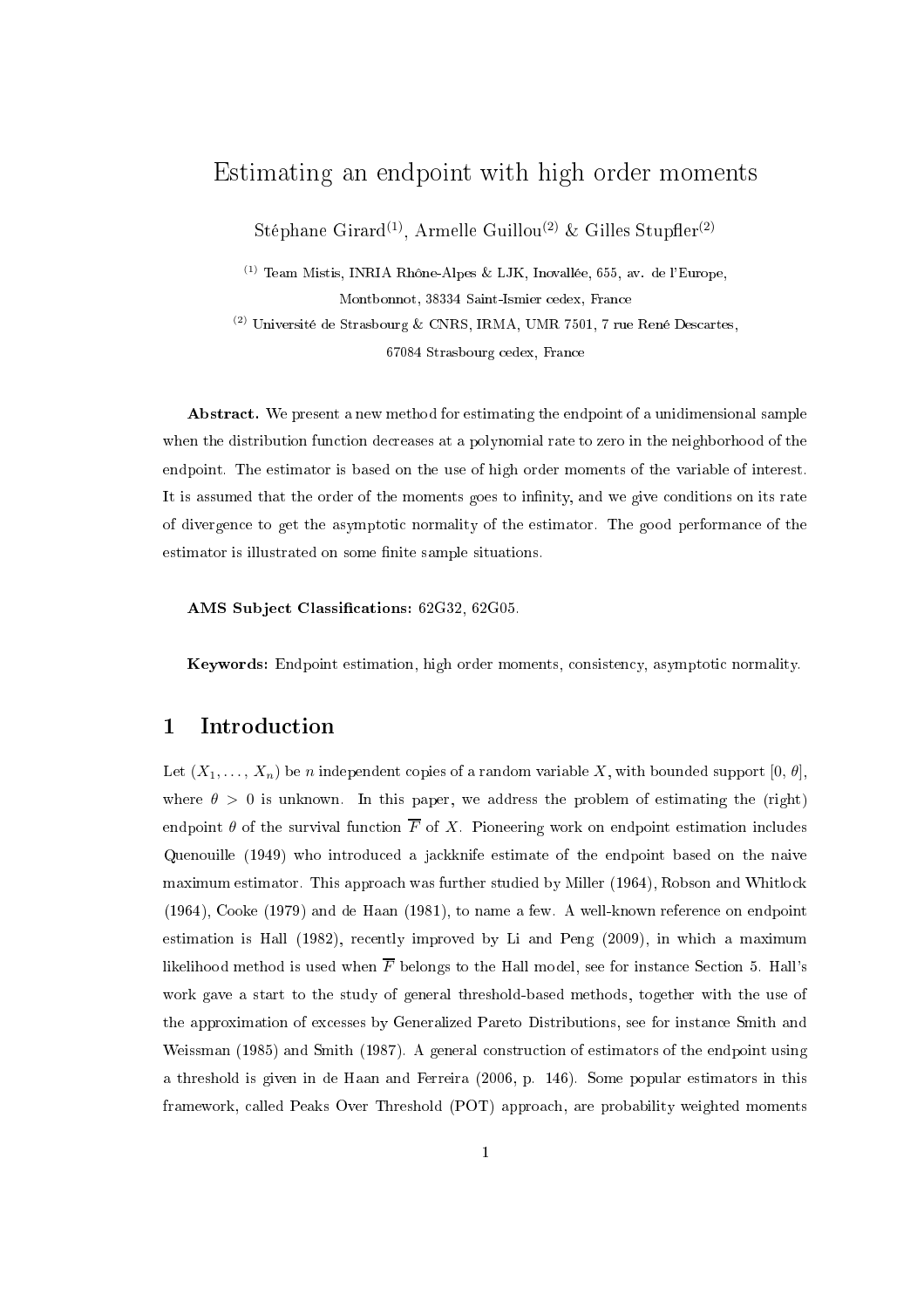estimators (Hosking and Wallis, 1987), moment estimators (Dekkers et al., 1989) and maximum likelihood estimators (Drees et al., 2003).

Other studies include Loh (1984) and Athreya and Fukuchi (1997) with a bootstrap method, Hall and Wang (1999) for a minimal-distance method, Goldenshluger and Tsybakov (2004) for endpoint estimation in presence of random errors, and Hall and Wang (2005) for a Bayesian likelihood approach. As far as detecting the presence of a finite endpoint is concerned, see Neves and Pereira (2010).

In this paper, we introduce an estimator using high moments of the variable of interest  $X$ . More precisely, the estimator is given by

$$
\frac{1}{\hat{\theta}_n} = \frac{1}{ap_n} \left[ ((a+1)p_n + 1) \frac{\hat{\mu}_{(a+1)p_n}}{\hat{\mu}_{(a+1)p_n+1}} - (p_n + 1) \frac{\hat{\mu}_{p_n}}{\hat{\mu}_{p_n+1}} \right] \tag{1}
$$

where  $(p_n)$  is a nonrandom sequence such that  $p_n \to \infty$ ,  $a > 0$  and

$$
\widehat{\mu}_{p_n} = \frac{1}{n} \sum_{i=1}^n X_i^{p_n}
$$

is the classical moment estimator of  $\mu_{p_n} := \mathbb{E}(X^{p_n})$ . From a practical point of view, taking high order moments gives more weight to observations close to  $\theta$ . From a theoretical point of view, the estimator  $\widehat{\theta}_n$  converges in probability to  $\theta$  without any parametric assumption on the distribution of  $X$ , see Section 3. The asymptotic normality of the estimator is established in Section 4 under a semi-parametric assumption. Some examples of distributions satisfying this assumption are provided in Section 5. Some simulations are proposed in Section 6 to illustrate the efficiency of our estimator, and to compare it with estimators of the endpoint estimation literature. Auxiliary results are postponed to Appendix A and proved in Appendix B.

#### 2 Construction of the estimator

To justify the introduction of our estimator  $(1)$ , let first Y be a random variable with survival function  $\overline{G}$  defined by  $\overline{G}(y) = (1 - y/\theta)^{\alpha}$  for all  $y \in [0, \theta]$ . We get for all  $p \ge 1$ ,

$$
M_p := \mathbb{E}(Y^p) = p \int_0^{+\infty} y^{p-1} \overline{G}(y) dy = \alpha \theta^p B(p+1, \alpha)
$$
 (2)

where  $B(x, y) = \int_0^1$ 0  $t^{x-1}(1-t)^{y-1}$  dt is the Beta function. This yields for all  $p \ge 1$ ,

$$
\frac{M_p}{M_{p+1}} = \frac{1}{\theta} \left[ 1 + \frac{\alpha}{p+1} \right] \tag{3}
$$

leading to, for all arbitrary sequences  $(p_n)$  and all  $a > 0$ 

$$
\frac{1}{\theta} = \frac{1}{ap_n} \left[ ((a+1)p_n + 1) \frac{M_{(a+1)p_n}}{M_{(a+1)p_n+1}} - (p_n + 1) \frac{M_{p_n}}{M_{p_n+1}} \right].
$$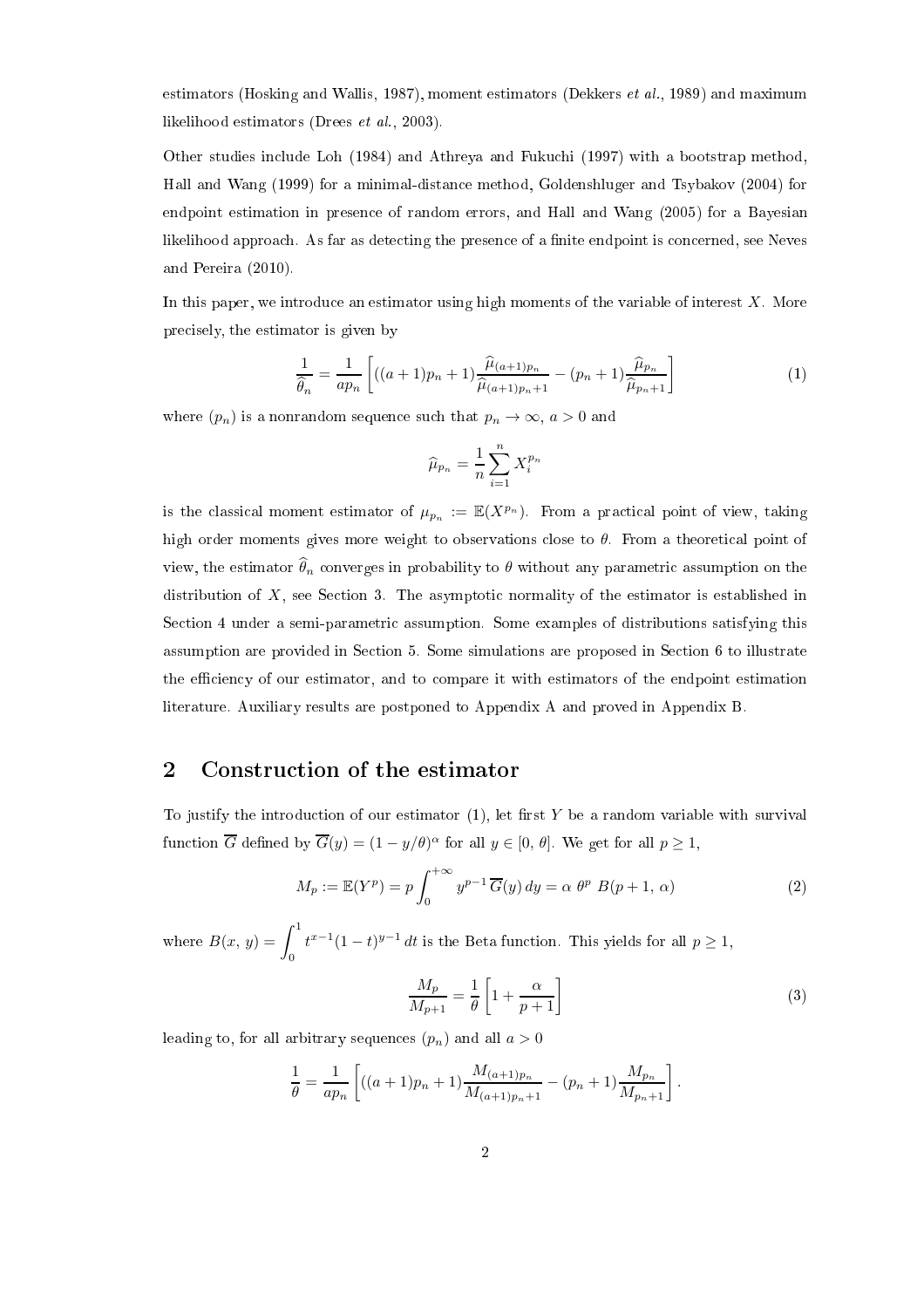Using the above ideas, we shall then define our estimator in two steps. First, the moment  $M_p$  is replaced by the true moment  $\mu_p$ , and we set

$$
\frac{1}{\Theta_n} := \frac{1}{ap_n} \left[ ((a+1)p_n + 1) \frac{\mu_{(a+1)p_n}}{\mu_{(a+1)p_n + 1}} - (p_n + 1) \frac{\mu_{p_n}}{\mu_{p_n + 1}} \right].
$$

Second,  $\mu_{p_n}$  is estimated by the corresponding empirical moment  $\widehat{\mu}_{p_n}$ ; plugging  $\widehat{\mu}_{p_n}$  in  $1/\Theta_n$ yields the estimator (1) of  $1/\theta$ .

## 3 Consistency

In this section, we state and prove the consistency of our estimator in a non-parametric context. The only hypothesis is

 $(A_0)$  X is positive and the endpoint  $\theta = \sup\{x \ge 0 \mid F(x) < 1\}$  of X is finite.

To this end, the first step is to prove a result similar to (3) for  $\mu_{p_n}$ .

**Proposition 1.** Under  $(A_0)$ ,  $\mu_{p_n}/\mu_{p_n+1} \longrightarrow 1/\theta$  as  $n \to \infty$ .

This result is a straightforward consequence of Lemma 1. The second step consists in showing that  $\mu_{p_n}$  can be replaced by its empirical counterpart  $\widehat{\mu}_{p_n}$ . Defining  $\mu_{1, p_n} = \mu_{p_n}/\theta^{p_n}$  as in Appendix A, we have the following result:

**Proposition 2.** Assume that  $(A_0)$  holds. If  $n \mu_{1, p_n} \longrightarrow \infty$ , then  $\widehat{\mu}_{p_n}/\mu_{p_n} \stackrel{\mathbb{P}}{\longrightarrow} 1$  as  $n \to \infty$ .

**Proof.** Let  $Y_{nj} := [X_j/\theta]^{p_n}$  and  $Z_{nj} := Y_{nj}/(n\,\mu_{1,p_n})$  for  $1 \leq j \leq n$ . The desired result is then tantamount to  $\sum_{j=1}^{n} Z_{nj} \to 1$  in probability. Notice next that for all n, the  $(Z_{nj})_{1 \leq j \leq n}$  are positive independent random variables, and  $\sum_{j=1}^{n} \mathbb{E}(Z_{nj}) = 1$ . According to Chow and Teicher (1997, Corollary 2 p. 358), it is enough to show that

$$
\forall \varepsilon > 0, \qquad \sum_{j=1}^{n} \mathbb{E}(Z_{nj} 1\!\!1_{\{Z_{nj} \ge \varepsilon\}}) \to 0
$$

as  $n \to \infty$ . The  $(Z_{nj})_{1 \leq j \leq n}$  being identically distributed, it is equivalent to prove that

$$
\forall \varepsilon > 0, \qquad \frac{1}{\mu_{1,\,p_n}} \mathbb{E}(Y_{n1}1\!\!1_{\{Y_{n1} \ge \varepsilon n \mu_{1,\,p_n}\}}) \to 0.
$$

Since  $Y_{n1} \in [0, 1]$  almost surely and  $n \mu_{1, p_n} \to \infty$ , we get, for sufficiently large n

$$
\frac{1}{\mu_{1,\,p_n}}\mathbb{E}(Y_{n1}\mathbb{1}_{\{Y_{n1}\geq \varepsilon n \mu_{1,\,p_n}\}})=0
$$

and the result is proved.

Theorem 1. Suppose  $(A_0)$  holds. If  $n\,\mu_{1,\,(a+1)p_n}\to\infty$  then  $\widehat\theta_n\overset{\mathbb{P}}{\longrightarrow}\theta$  as  $n\to\infty$ .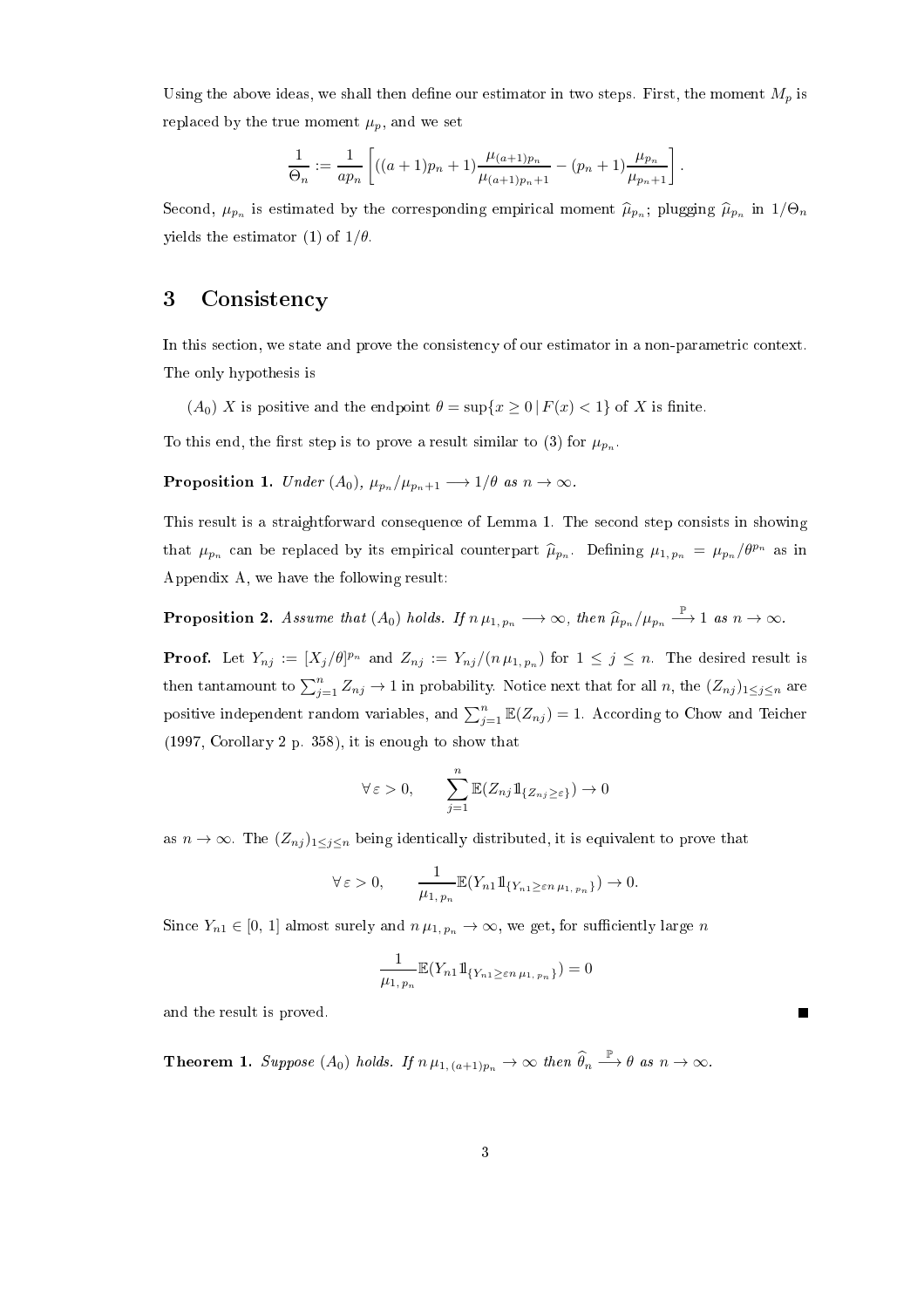**Proof.** Remark first that  $\mu_{1,(a+1)p_n} \leq (a+1)\mu_{1,\,p_n}$  so that  $n\,\mu_{1,\,p_n} \to \infty$ . Second, Lemma 1 entails  $n \mu_{1, p_n+1} \to \infty$  and  $n \mu_{1, (a+1)p_n+1} \to \infty$  as  $n \to \infty$ . We can then apply Proposition 2 to rewrite the frontier estimator as

$$
\frac{1}{\widehat{\theta}_n} = \frac{1}{ap_n} \left[ ((a+1)p_n + 1) \frac{\mu_{(a+1)p_n}}{\mu_{(a+1)p_n+1}} (1 + o_{\mathbb{P}}(1)) - (p_n + 1) \frac{\mu_{p_n}}{\mu_{p_n+1}} (1 + o_{\mathbb{P}}(1)) \right].
$$

Using once again Lemma 1 yields  $\mu_{p_n}/\mu_{p_n+1} \to 1/\theta$  and  $\mu_{(a+1)p_n}/\mu_{(a+1)p_n+1} \to 1/\theta$  as  $n \to \infty$ . Replacing in the above equality, the conclusion follows.

### 4 Asymptotic normality

We now examine the asymptotic normality of our estimator. To this end, additional assumptions are introduced:

 $(A_1) \forall x \in [0, \theta], \overline{F}(x) = (1 - x/\theta)^{\alpha} L((1 - x/\theta)^{-1})$  where  $\theta, \alpha > 0$  and L is a slowly varying function at infinity, *i.e.* such that  $L(ty)/L(y) \to 1$  as  $y \to \infty$  for all  $t > 0$ .

 $(A_2) \forall x \geq 1, L(x) = \exp\left(\int_1^x \eta(t) t^{-1} dt\right)$ , where  $\eta$  is a Borel bounded function tending to 0 at infinity, continuously differentiable on  $(1, +\infty)$ , ultimately monotonic and non identically 0. Besides, there exists  $\nu \leq 0$  such that  $x \eta'(x)/\eta(x) \to \nu$  as  $x \to +\infty$ .

In the general context of extreme-value theory,  $(A_1)$  entails that the distribution belongs to the Weibull max-domain of attraction with extreme-value index  $-1/\alpha$ , we refer the reader to de Haan and Ferreira (2006). Regarding  $(A_2)$ ,  $L(x) = \exp\left(\int_1^x \eta(t) t^{-1} dt\right)$  is the Karamata representation for normalized slowly varying functions, see Bingham et al. (1987), p. 15. Under  $(A_2)$ , the function  $|\eta|$  is ultimately non-increasing and regularly varying at infinity with index  $ν$ , see Bingham *et al.* (1987), paragraph 1.4.2. In the extreme-value framework,  $ν$  is referred to as the second order parameter and  $(A_2)$  is a second order condition. Finally, let us note that  $(A_2)$  implies that  $x \eta'(x) = O(\eta(x))$ , so that  $x \eta'(x) \to 0$  as  $x \to +\infty$ .

We first show that (3) still holds, up to an error term, when  $M_p$  is replaced by  $\mu_p$ .

**Proposition 3.** Assume that  $(A_1)$  and  $(A_2)$  hold. Then,

$$
\frac{\mu_p}{\mu_{p+1}} = \frac{M_p}{M_{p+1}} + \mathcal{O}\left(\frac{|\eta(p)|}{p}\right).
$$

**Proof.** Considering the change of variables  $y = (1 - x/\theta)^{-1}$  in (2) yields

$$
M_p = p^{-\alpha} \theta^p \Gamma(\alpha + 1) R_M(p)
$$

with  $\Gamma(x) = \int^{+\infty}$ 0  $t^{x-1}e^{-t}$  dt the Gamma function and

$$
R_M(p) = 1 + \frac{I_1 E_1(p) + I_2 E_2(p)}{\Gamma(\alpha + 1)},
$$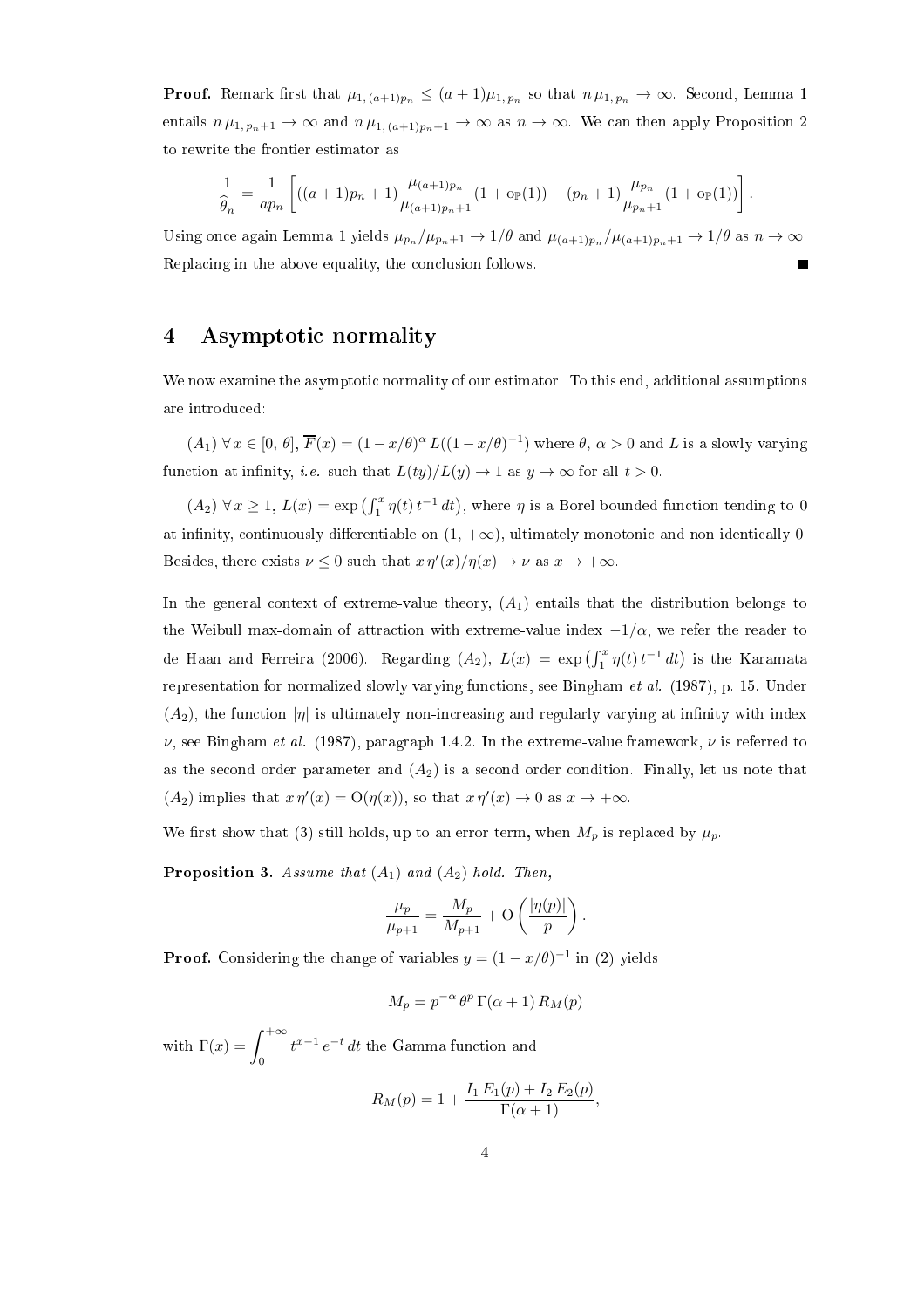where  $I_1$ ,  $I_2$ ,  $E_1(p)$  and  $E_2(p)$  are defined in Lemma 7 by

$$
E_1(p) = \frac{1}{I_1} \int_0^1 f_p(x) x^{-\alpha - 2} dx - 1, \qquad I_1 = \int_1^{+\infty} y^{\alpha} e^{-y} dy,
$$
  

$$
E_2(p) = \frac{1}{I_2} \int_1^{+\infty} g_p(x) x^{-\alpha - 2} dx - 1, \quad I_2 = \int_0^1 y^{\alpha} e^{-y} dy,
$$

and where  $f_p,\,g_p$  are the functions introduced in Lemma 6:

$$
\forall x \in (0, 1], \quad f_p(x) = \left(1 - \frac{1}{p}\right)^{-\alpha - 1} \left(1 + \frac{1}{(p - 1)x}\right)^{-\alpha - 2} \left(1 - \frac{1}{(p - 1)x + 1}\right)^{p - 1},
$$
  

$$
\forall x \in [1, +\infty), \quad g_p(x) = \left(1 - \frac{1}{px}\right)^{p - 1}.
$$

Similarly, the same change of variables yields

$$
\mu_p = p^{-\alpha} \theta^p L(p) \Gamma(\alpha + 1) \left[ R_M(p) + R_\delta(p) \right] \tag{4}
$$

with

$$
R_{\delta}(p) = \frac{I_1 \,\delta_1(p) + I_2 \,\delta_2(p)}{\Gamma(\alpha + 1)}
$$

where  $\delta_1(p)$  and  $\delta_2(p)$  are defined in Lemma 7 by

$$
\delta_1(p) = \frac{1}{I_1} \int_0^1 f_p(x) \left[ \frac{L_1((p-1)x)}{L_1(p-1)} - x \right] x^{-\alpha-3} dx, \qquad L_1(x) = xL(x+1),
$$
  

$$
\delta_2(p) = \frac{1}{I_2} \int_1^{+\infty} g_p(x) \left[ \frac{L_2(px)}{L_2(p)} - \frac{1}{x} \right] x^{-\alpha-1} dx, \qquad L_2(x) = L(x)/x.
$$

Since 
$$
\int_{p}^{p+1} \frac{\eta(t)}{t} dt = O\left(\frac{|\eta(p)|}{p}\right)
$$
, one clearly has  

$$
\frac{\mu_p}{\mu_{p+1}} - \frac{M_p}{M_{p+1}} = \frac{1}{\theta} \left[1 - \frac{1}{p+1}\right]^{-\alpha} \left[\frac{R_M(p) + R_\delta(p)}{R_M(p+1) + R_\delta(p+1)} - \frac{R_M(p)}{R_M(p+1)}\right] + O\left(\frac{|\eta(p)|}{p}\right)
$$
, (5)

and it is straightforward that

$$
\frac{R_M(p) + R_\delta(p)}{R_M(p+1) + R_\delta(p+1)} - \frac{R_M(p)}{R_M(p+1)}
$$
\n
$$
= \frac{R_\delta(p) R_M(p+1) - R_\delta(p+1) R_M(p)}{[R_M(p+1) + R_\delta(p+1)] R_M(p+1)}
$$
\n
$$
= \frac{[R_\delta(p) - R_\delta(p+1)] R_M(p+1) - R_\delta(p+1)[R_M(p) - R_M(p+1)]}{[R_M(p+1) + R_\delta(p+1)] R_M(p+1)}.
$$

Lemma 7 entails that  $R_M \rightarrow 1$  and  $R_\delta \rightarrow 0$  as  $p \rightarrow \infty$  and

$$
R_{\delta}(p+1) = O(|\eta(p)| (1 + \mathcal{L}(p))),
$$
  
\n
$$
R_M(p) - R_M(p+1) = O(1/p^2),
$$
  
\n
$$
R_{\delta}(p) - R_{\delta}(p+1) = O(|\eta(p)|/p),
$$

where  $\mathcal L$  is slowly varying at infinity. Consequently,

$$
\frac{R_M(p) + R_\delta(p)}{R_M(p+1) + R_\delta(p+1)} - \frac{R_M(p)}{R_M(p+1)} = O\left(\frac{|\eta(p)|}{p} + \frac{|\eta(p)| (1 + \mathcal{L}(p))}{p^2}\right) = O\left(\frac{|\eta(p)|}{p}\right),
$$
\nI replacing in (5) yields the desired result.

and replacing in (5) yields the desired result.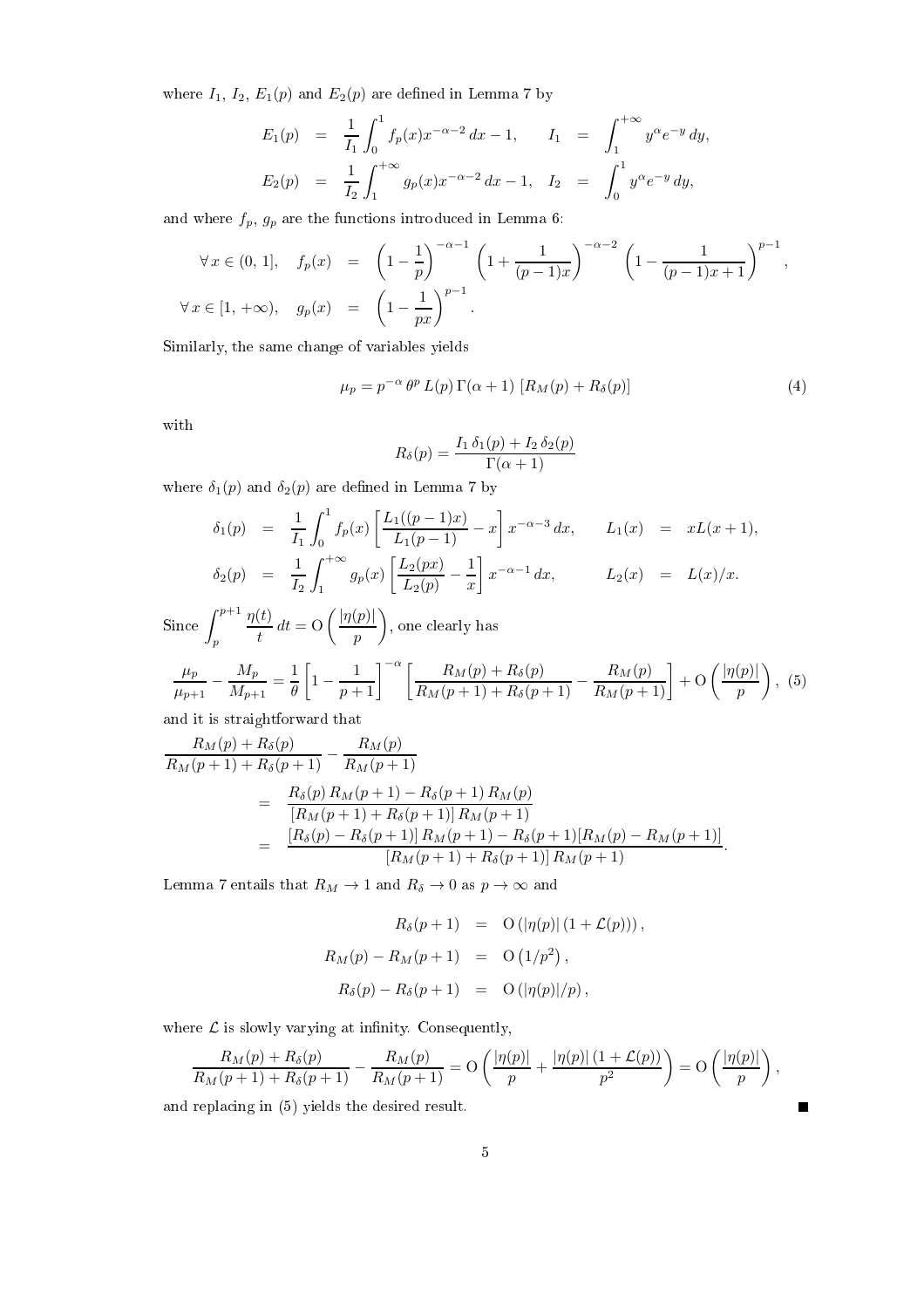Applying Proposition 3 enables us to control the bias term introduced when  $M_{p_n}$  is replaced by  $\mu_{p_n}$ .

$$
\frac{1}{\Theta_n} = \frac{1}{\theta} + \mathcal{O}\left(\frac{|\eta(p_n)|}{p_n}\right). \tag{6}
$$

We now turn to the random term:

**Theorem 2.** Assume that  $(A_1)$  and  $(A_2)$  hold. If  $n p_n^{-\alpha} L(p_n) \to \infty$  then

$$
v_n\left(\frac{\widehat{\theta}_n}{\Theta_n} - 1\right) \stackrel{d}{\longrightarrow} \mathcal{N}\left(0, V(\alpha, a)\right) \quad \text{as } n \to \infty,
$$

with  $v_n = \sqrt{n L(p_n)} p_n^{-\alpha/2+1}$  and

$$
V(\alpha, a) = \frac{\alpha + 1}{a^2 \Gamma(\alpha)} \left[ 2^{-\alpha - 2} - 2 \frac{(a+1)^{\alpha+1}}{(a+2)^{\alpha+2}} + 2^{-\alpha-2} (a+1)^{\alpha} \right].
$$

**Proof.** Our goal is to prove that the sequence of random variables  $(\xi_n)$  defined by

$$
\xi_n = \frac{\theta}{\sqrt{V(\alpha, a)}} v_n \left( \frac{1}{\hat{\theta}_n} - \frac{1}{\Theta_n} \right)
$$

converges in distribution to a standard Gaussian random variable, Theorem 2 then being a simple consequence of this result.

The first step consists in using Lemma 9 in order to linearize  $\xi_n$ :

$$
\xi_n = u_{n,a} \left[ \zeta_n^{(1)} + \left( \frac{\mu_{p_n+1}}{\hat{\mu}_{p_n+1}} - 1 \right) \zeta_n^{(2)} + \left( 1 + \frac{ap_n}{p_n+1} \right) \left( \frac{\mu_{(a+1)p_n+1}}{\hat{\mu}_{(a+1)p_n+1}} - 1 \right) \zeta_n^{(3)} \right] (1 + o(1))
$$
  
=  $u_{n,a} \left[ \zeta_n^{(1)} + o_{\mathbb{P}}(\zeta_n^{(2)}) + o_{\mathbb{P}}(\zeta_n^{(3)}) \right] (1 + o(1)),$ 

in view of Proposition 2. Thus, to conclude the proof, it is enough to show that

$$
u_{n,a}\zeta_n^{(1)} \quad \stackrel{d}{\longrightarrow} \quad \mathcal{N}(0,1),\tag{7a}
$$

$$
u_{n,a}\zeta_n^{(2)} \quad \xrightarrow{d} \quad \mathcal{N}(0,C_2),\tag{7b}
$$

$$
u_{n,a}\zeta_n^{(3)} \quad \xrightarrow{d} \quad \mathcal{N}(0,C_3),\tag{7c}
$$

,

where  $C_2$  and  $C_3$  are suitable constants. Let us then write  $\zeta_n^{(1)} = \sum_{k=1}^n S_{n,k}^{(1)}$  $n, k$ , where

$$
S_{n,k}^{(1)} = \frac{1}{n} A_n^t \left[ X_k^{p_n}, X_k^{p_n+1}, X_k^{(a+1)p_n}, X_k^{(a+1)p_n+1} \right]^t
$$
  
\n
$$
A_n = \left[ a_{n,0}^{(1)}, a_{n,1}^{(1)}, a_{n,2}^{(1)}, a_{n,3}^{(1)} \right]^t,
$$
  
\n
$$
a_{n,0}^{(1)} = -1,
$$
  
\n
$$
a_{n,1}^{(1)} = \frac{\mu_{p_n}}{\mu_{p_n+1}},
$$
  
\n
$$
a_{n,2}^{(1)} = \left( 1 + \frac{ap_n}{p_n+1} \right) \frac{\mu_{p_n+1}}{\mu_{(a+1)p_n+1}},
$$
  
\n
$$
a_{n,3}^{(1)} = -\left( 1 + \frac{ap_n}{p_n+1} \right) \frac{\mu_{p_n+1}\mu_{(a+1)p_n}}{\mu_{(a+1)p_n+1}^2},
$$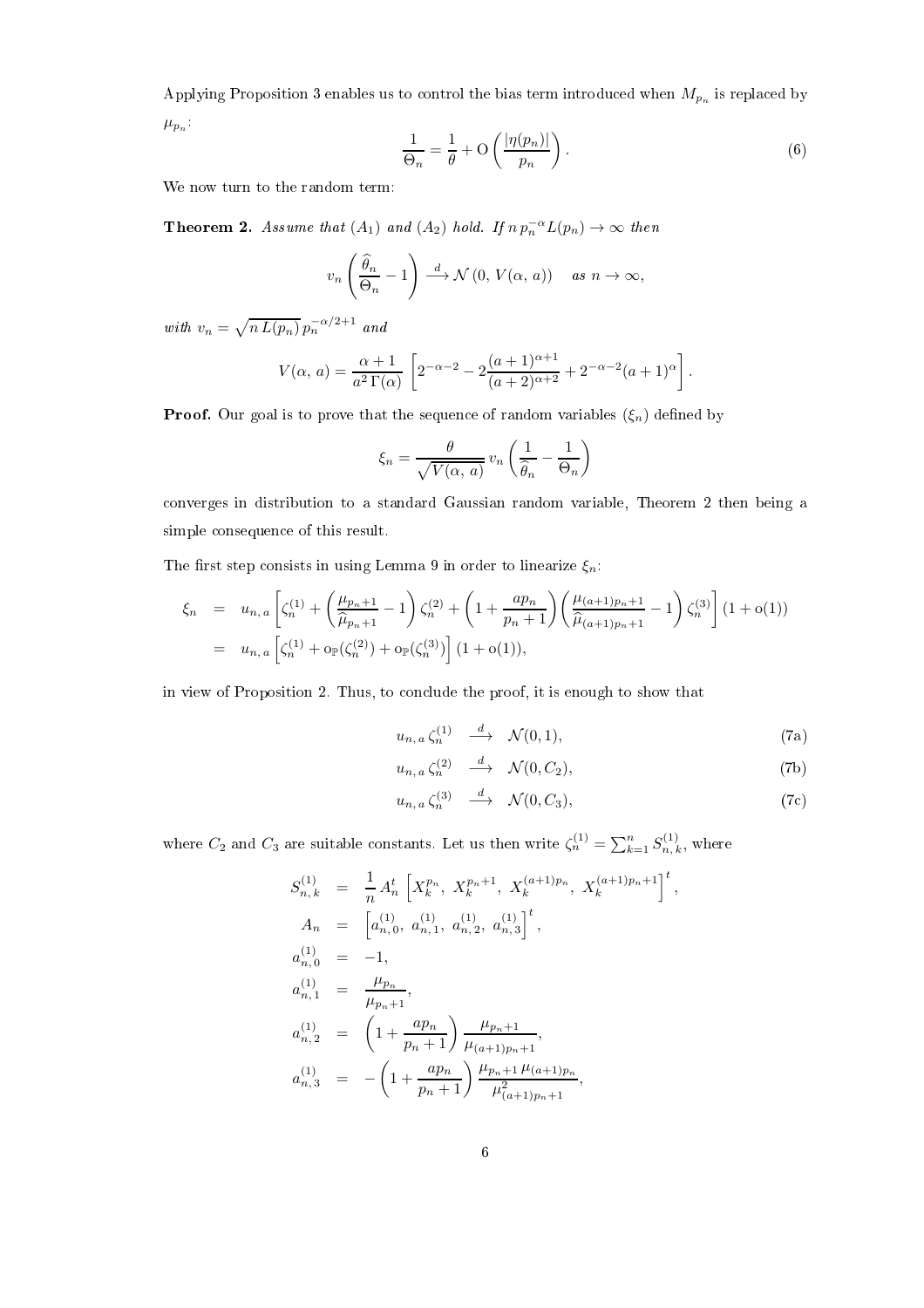with  $A<sup>t</sup>$  standing for the transposed matrix of A. In order to use Lyapounov's central limit theorem (see e.g. Billingsley, 1979, p. 312), it remains to prove that

$$
\frac{1}{\left[\text{Var}(\zeta_n^{(1)})\right]^{3/2}} \sum_{k=1}^n \mathbb{E} |S_{n,k}^{(1)}|^3 \to 0 \tag{8}
$$

.

as  $n \to \infty$ , which requires to control  $\text{Var}(\zeta_n^{(1)})$  and  $\mathbb{E}|S_{n,1}^{(1)}|^3$ .

To compute an equivalent for  $\text{Var}(\zeta_n^{(1)})$ , remark that  $\text{Var}(\zeta_n^{(1)}) = \frac{1}{n} A_n^t M_n A_n$  with

$$
M_n = \begin{bmatrix} \mu_{2p_n} & \mu_{2p_n+1} & \mu_{(a+2)p_n} & \mu_{(a+2)p_n+1} \\ \mu_{2p_n+1} & \mu_{2p_n+2} & \mu_{(a+2)p_n+1} & \mu_{(a+2)p_n+2} \\ \mu_{(a+2)p_n} & \mu_{(a+2)p_n+1} & \mu_{(2a+2)p_n} & \mu_{(2a+2)p_n+1} \\ \mu_{(a+2)p_n+1} & \mu_{(a+2)p_n+2} & \mu_{(2a+2)p_n+1} & \mu_{(2a+2)p_n+2} \end{bmatrix}
$$

Let us now rewrite that as

$$
\operatorname{Var}(\zeta_n^{(1)}) = \frac{1}{n} \left[ w(p_n, p_n) - 2 \left( 1 + \frac{ap_n}{p_n + 1} \right) \frac{\mu_{p_n + 1}}{\mu_{(a+1)p_n + 1}} w(p_n, (a+1)p_n) + \left( 1 + \frac{ap_n}{p_n + 1} \right)^2 \frac{\mu_{p_n + 1}^2}{\mu_{(a+1)p_n + 1}^2} w((a+1)p_n, (a+1)p_n) \right]
$$

where

$$
w(up_n, vp_n) = \left[ -1, \frac{\mu_{up_n}}{\mu_{up_n+1}} \right] \left[ \begin{array}{cc} \mu_{(u+v)p_n} & \mu_{(u+v)p_n+1} \\ \mu_{(u+v)p_n+1} & \mu_{(u+v)p_n+2} \end{array} \right] \left[ -1, \frac{\mu_{vp_n}}{\mu_{vp_n+1}} \right]^t.
$$

We now apply Proposition 3, and use (4) together with Lemma 7 to obtain, after some cumbersome but elementary computations,

$$
w(up_n, vp_n) = \frac{\Gamma(\alpha+1)\alpha(\alpha+1)}{(u+v)^{\alpha+2}} \theta^{(u+v)p_n} p_n^{-\alpha-2} L(p_n) (1+o(1)).
$$

Taking into account that

$$
\left(1 + \frac{ap_n}{p_n + 1}\right) \frac{\mu_{p_n + 1}}{\mu_{(a+1)p_n + 1}} = \frac{(a+1)^{\alpha+1}}{\theta^{ap_n}} (1 + o(1))\tag{9}
$$

we get

$$
\text{Var}(\zeta_n^{(1)}) = a^2 \Gamma^2(\alpha+1) V(\alpha, a) \frac{1}{n} \theta^{2p_n} p_n^{-\alpha-2} L(p_n) (1+o(1)). \tag{10}
$$

To show (8), it then suffices to prove that  $\mathbb{E}|S_{n,1}^{(1)}|^3 = O(n^{-3}\theta^{3p_n}p_n^{-\alpha-3}L(p_n))$ . To this aim, let us introduce  $Y_1 = X_1/\theta$  and the associated survival function  $\overline{F}_1(x) = (1-x)^\alpha L((1-x)^{-1}),$  $\forall x \in [0, 1]$ . Hölder's inequality leads to

$$
\frac{\mathbb{E}|S_{n,1}^{(1)}|^3}{n^{-3}\theta^{3p_n}} \le 4 \mathbb{E}|Y_1^{p_n}(a_{n,0}^{(1)}+a_{n,1}^{(1)}\theta Y_1)|^3 + 4 \mathbb{E}|Y_1^{(a+1)p_n}(a_{n,2}^{(1)}\theta^{ap_n}+a_{n,3}^{(1)}\theta^{ap_n+1}Y_1)|^3.
$$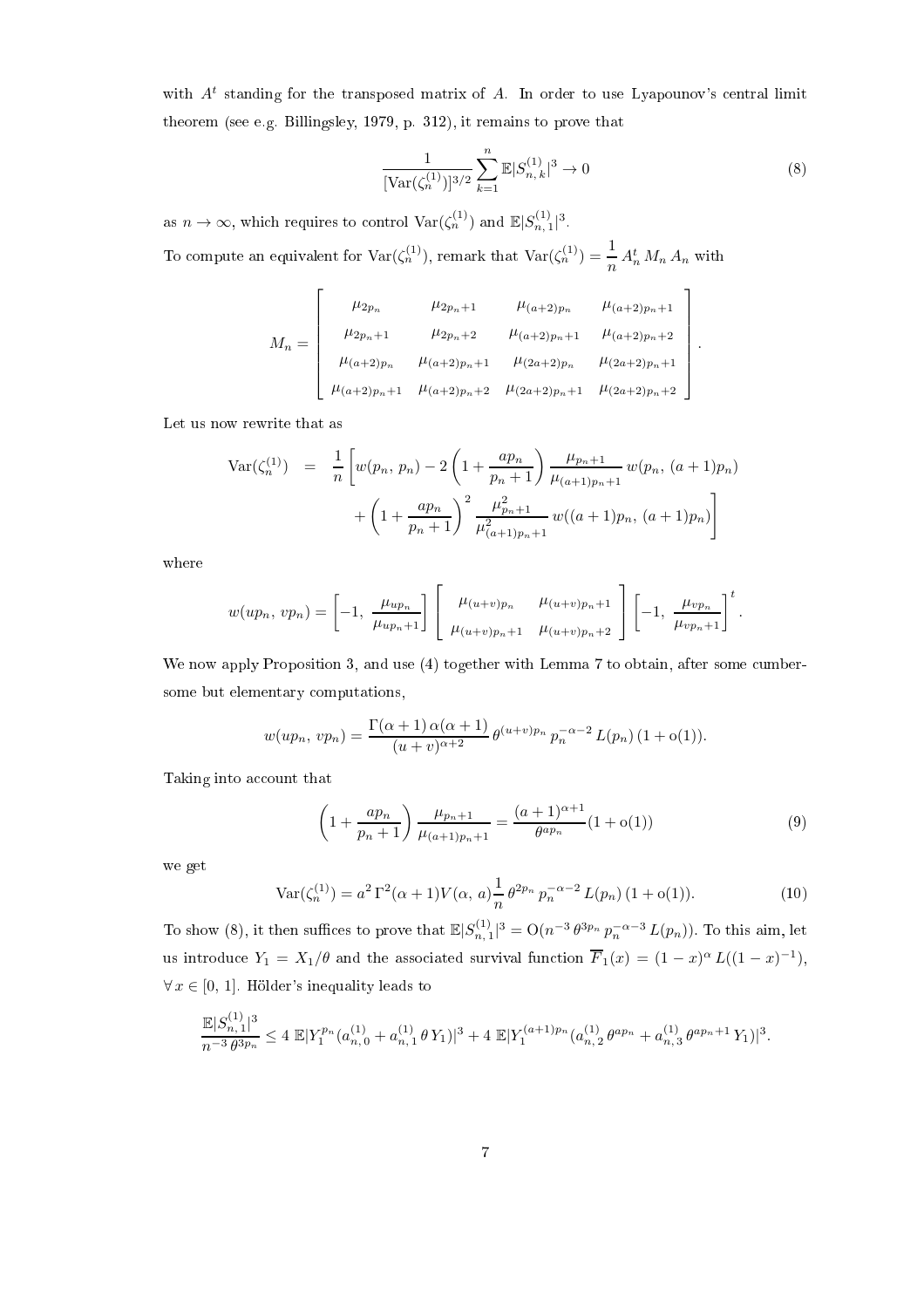Setting

$$
H_{n,0}^{(1)}(u) = -1,
$$
  
\n
$$
H_{n,1}^{(1)}(u) = \alpha u,
$$
  
\n
$$
H_{n,2}^{(1)}(u) = \left(1 + \frac{ap_n}{p_n + 1}\right) \theta^{ap_n} \frac{\mu_{p_n+1}}{\mu_{(a+1)p_n+1}},
$$
  
\n
$$
H_{n,3}^{(1)}(u) = -\left(1 + \frac{ap_n}{p_n + 1}\right) \theta^{ap_n} \frac{\mu_{p_n+1}}{\mu_{(a+1)p_n+1}} \cdot \frac{\alpha u}{a+1},
$$

some more straightforward albeit burdensome computations show that there exist two sequences of Borel functions  $(\chi_n^{(1,1)})$  and  $(\chi_n^{(1,2)})$  uniformly converging to 0 on [0, 1] such that for all  $u \in [0, 1],$ 

$$
a_{n,0}^{(1)} + a_{n,1}^{(1)} \theta u = H_{n,0}^{(1)}(u)(1-u) + \frac{H_{n,1}^{(1)}(u) + \chi_n^{(1,1)}(u)}{p_n},
$$
  

$$
a_{n,2}^{(1)} \theta^{ap_n} + a_{n,3}^{(1)} \theta^{ap_n+1} u = H_{n,2}^{(1)}(u)(1-u) + \frac{H_{n,3}^{(1)}(u) + \chi_n^{(1,2)}(u)}{p_n}.
$$

Recalling (9), we obtain that  $H_{n,j}^{(1)}$  are Borel uniformly bounded functions on [0, 1], so that we can use Lemma 10 twice to obtain the desired bound for  $\mathbb{E}|S_{n,1}^{(1)}|^3$ . Finally, applying Lyapounov's central limit theorem and using the condition  $n p_n^{-\alpha} L(p_n) \to \infty$  concludes the proof of (7a).

Proofs of (7b) and (7c) are completely similar since  $\zeta_n^{(2)}$  and  $\zeta_n^{(3)}$  can be rewritten as

$$
\begin{array}{lll}\n\zeta_n^{(2)} &=& \sum_{k=1}^n S_{n,k}^{(2)} & \text{with} & S_{n,k}^{(2)} = \frac{1}{n} \left[ a_{n,0}^{(2)}, \ a_{n,1}^{(2)} \right] \left[ X_k^{p_n}, \ X_k^{p_n+1} \right]^t, \\
\zeta_n^{(3)} &=& \sum_{k=1}^n S_{n,k}^{(3)} & \text{with} & S_{n,k}^{(3)} = \frac{1}{n} \left[ a_{n,0}^{(3)}, \ a_{n,1}^{(3)} \right] \left[ X_k^{(a+1)p_n}, \ X_k^{(a+1)p_n+1} \right]^t\n\end{array}
$$

with clear definitions of the sequences  $a_{n,i}^{(j)}$ ,  $i = 0, 1, j = 2, 3$ . Applying Lemma 10 with

$$
H_{n,0}^{(2)}(u) = -1,
$$
  
\n
$$
H_{n,1}^{(2)}(u) = \alpha u,
$$
  
\n
$$
H_{n,0}^{(3)}(u) = \theta^{ap_n} \frac{\mu_{p_n+1}}{\mu_{(a+1)p_n+1}},
$$
  
\n
$$
H_{n,1}^{(3)}(u) = -\theta^{ap_n} \frac{\mu_{p_n+1}}{\mu_{(a+1)p_n+1}} \cdot \frac{\alpha u}{a+1}
$$

yields  $\mathbb{E}|S_{n,1}^{(j)}|^3 = \mathrm{O}(n^{-3} \theta^{3p_n} p_n^{-\alpha-3} L(p_n)), j = 2, 3$ . Using Lyapounov's central limit theorem then allows us to complete the proof of Theorem 2. П

Noticing that  $\theta_n - \theta = \Theta_n$  $\left[\begin{array}{c} \widehat{\theta}_n \end{array}\right]$  $\frac{\sigma_n}{\Theta_n} - 1$ 1  $+$  [ $\Theta_n - \theta$ ], the asymptotic normality of  $\theta_n$  centered on the true endpoint  $\theta$  is a consequence of (6) and Theorem 2.

**Theorem 3.** Assume that  $(A_1)$  and  $(A_2)$  hold. If  $n p_n^{-\alpha} L(p_n) \to \infty$  and  $n p_n^{-\alpha} L(p_n) \eta^2(p_n) \to 0$ , then

$$
v_n\left(\frac{\widehat{\theta}_n}{\theta}-1\right) \stackrel{d}{\longrightarrow} \mathcal{N}\left(0, V(\alpha, a)\right) \quad \text{as } n \to \infty,
$$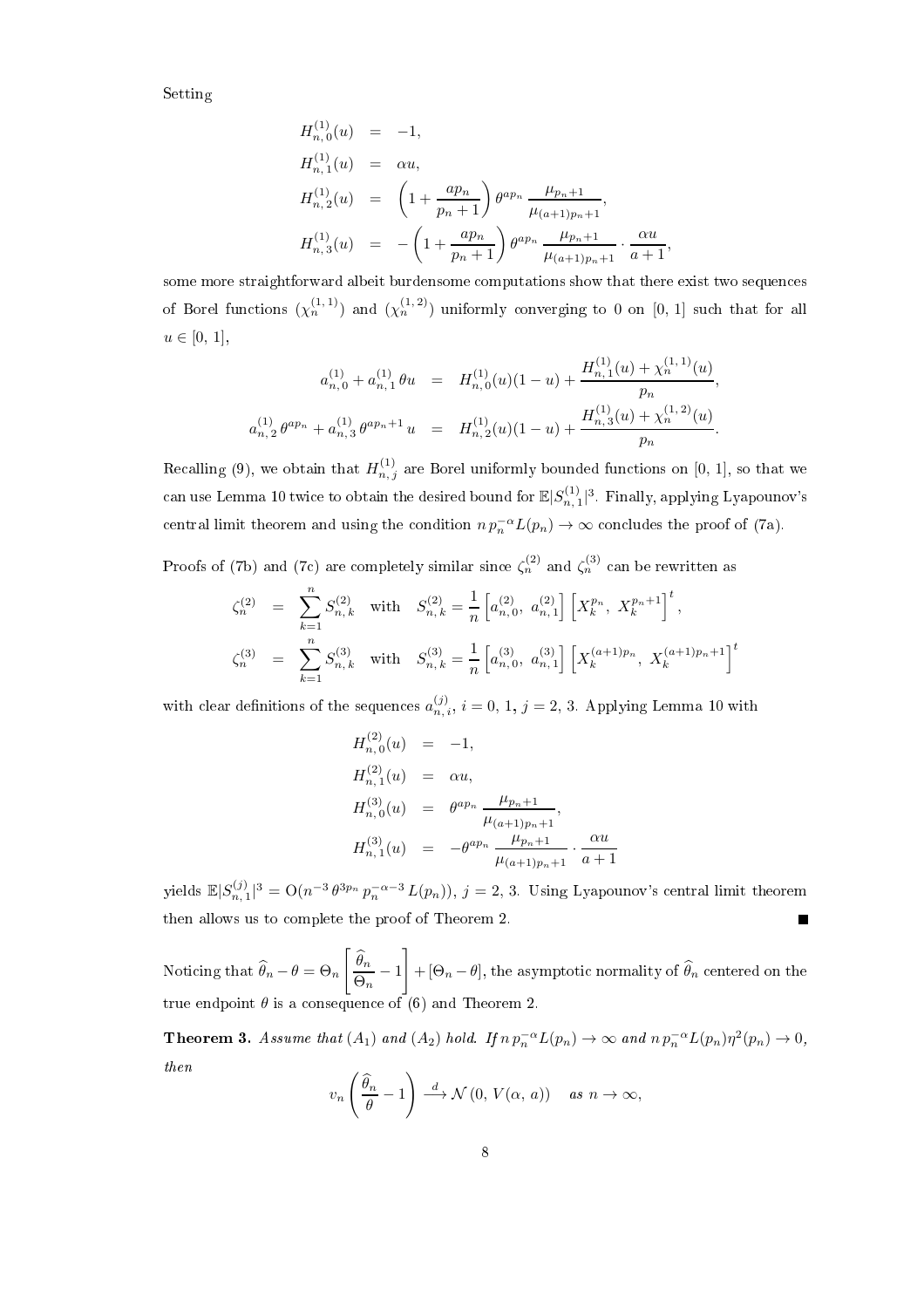with the notations of Theorem 2.

In view of Theorem 3, it may be interesting to estimate the unknown parameter  $\alpha$ . From (3), the following estimator is considered:

$$
\widehat{\alpha}_n = (p_n + 1) \left[ \widehat{\theta}_n \frac{\widehat{\mu}_{p_n}}{\widehat{\mu}_{p_n + 1}} - 1 \right].
$$

**Proposition 4.** Under the assumptions of Theorem 3,  $\hat{\alpha}_n = \alpha + \mathcal{O}_{\mathbb{P}}(p_n/v_n)$ .

**Proof.** Let us introduce  $\alpha_n = (p_n + 1) \left[ \Theta_n \frac{\mu_{p_n}}{p_n} \right]$  $\frac{\mu_{p_n}}{\mu_{p_n+1}}-1$  $\vert$  and focus first on the random term

$$
\frac{v_n}{p_n}(\widehat{\alpha}_n - \alpha_n) = v_n \left[ \left[ \widehat{\theta}_n - \Theta_n \right] \frac{\widehat{\mu}_{p_n}}{\widehat{\mu}_{p_n+1}} - \Theta_n \frac{\mu_{p_n+1}}{\widehat{\mu}_{p_n+1}} \cdot \frac{\zeta_n^{(2)}}{\mu_{p_n+1}} \right] (1 + o(1))
$$

with notations of Lemma 9. Recall that, from Proposition 1,  $\mu_{p_n}/\mu_{p_n+1} \to 1/\theta$ , from Proposition 2,  $\mu_{p_n}/\widehat{\mu}_{p_n} \stackrel{\mathbb{P}}{\longrightarrow} 1$  and from  $(6)$ ,  $\Theta_n \to \theta$  as  $n \to \infty$  so that

$$
\frac{v_n}{p_n}(\widehat{\alpha}_n - \alpha_n) = v_n \left(\widehat{\theta}_n - \Theta_n\right) \left[\frac{1}{\theta} + o_{\mathbb{P}}(1)\right] - \theta v_n \frac{\zeta_n^{(2)}}{\mu_{p_n+1}} (1 + o_{\mathbb{P}}(1)).
$$

Besides, applying Theorem 2 yields  $v_n\left(\widehat{\theta}_n - \Theta_n\right) = \mathrm{O}_{\mathbb{P}}(1)$ . Now,

$$
v_n \frac{\zeta_n^{(2)}}{\mu_{p_n+1}} = \frac{v_n}{\mu_{p_n+1} u_{n,a}} u_{n,a} \zeta_n^{(2)} = O_{\mathbb{P}}(1),
$$

from Lemma 8 and since  $u_{n,\,a}\,\zeta_n^{(2)}$  is asymptotically Gaussian (see (7b)). As a preliminary conclusion, we have

$$
\frac{v_n}{p_n}(\widehat{\alpha}_n - \alpha_n) = O_{\mathbb{P}}(1).
$$

Turning to the bias term, (6) and Proposition 3 yield

$$
\alpha_n = \alpha + (p_n + 1) \operatorname{O}\left(\frac{|\eta(p_n)|}{p_n}\right) = \alpha + \operatorname{O}\left(\frac{p_n}{v_n}\right),
$$

which completes the proof.

By plugging  $\hat{\alpha}_n$  in the asymptotic variance of Theorem 3, classical arguments thus yield:

Corollary 1. Under the assumptions of Theorem 3,

$$
v_n\sqrt{\frac{1}{V(\widehat{\alpha}_n, a)}}\left(\frac{\widehat{\theta}_n}{\theta} - 1\right) \stackrel{d}{\longrightarrow} \mathcal{N}(0, 1) \quad \text{as } n \to \infty.
$$

Confidence intervals for  $\theta$  may then be built using this result.

#### 5 Examples

In this section, we highlight some cases where our hypotheses hold. Since  $\eta(x) = xL'(x)/L(x)$ , one can see that  $(A_1)$  and  $(A_2)$  are satisfied in the general context of: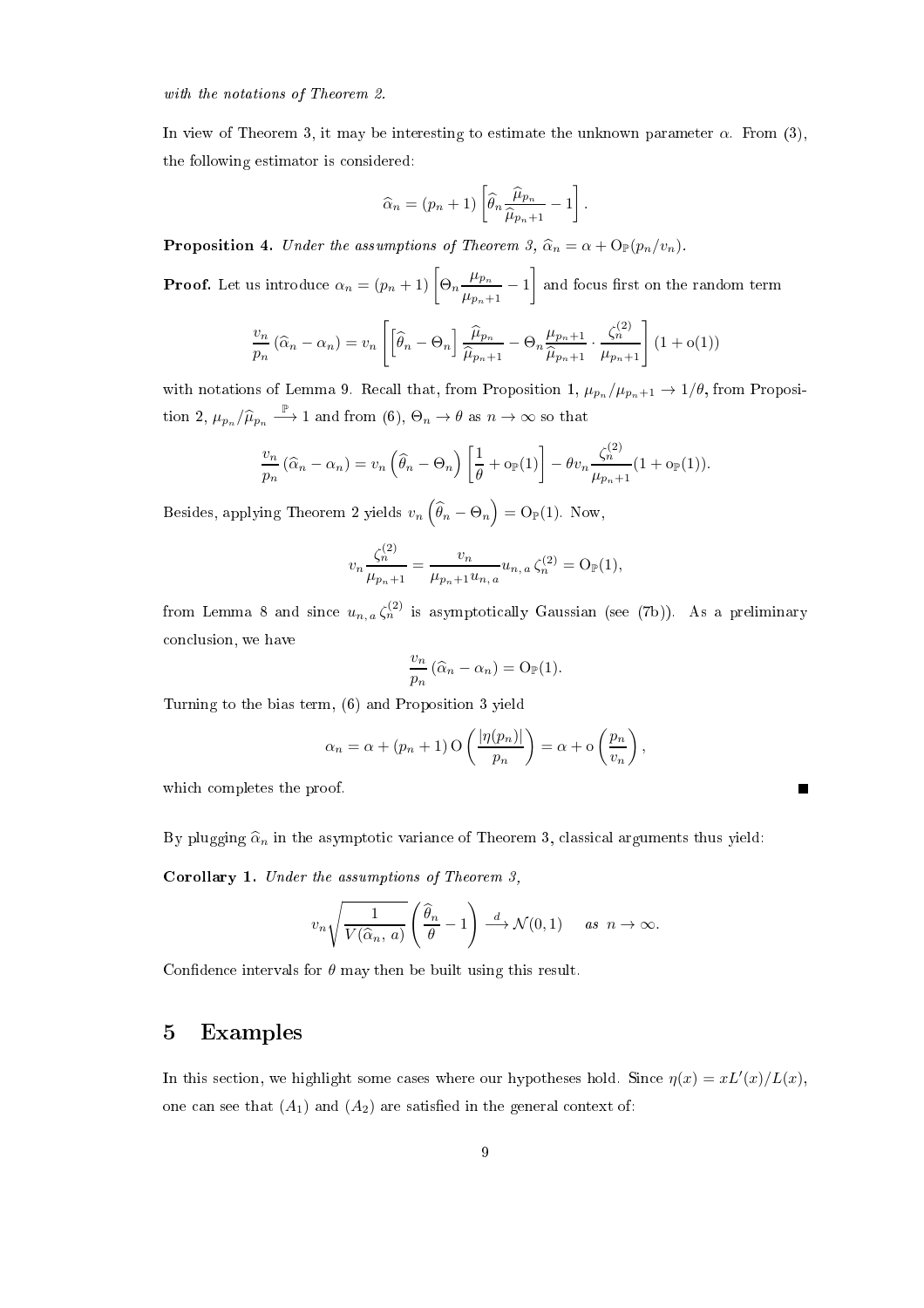- 1. The Hall model (see Hall, 1982), namely  $L(x) = C + Dx^{-\beta}(1+\delta(x))$  for all sufficiently large x, where  $C, \beta > 0, D \in \mathbb{R} \setminus \{0\}$  and  $\delta$  is a Borel bounded twice continuously differentiable function on  $(1, +\infty)$  such that  $\delta(x) \to 0$ ,  $x\delta'(x) \to 0$  and  $x^2\delta''(x) \to 0$  as  $x \to +\infty$ . Here,  $\nu = -\beta < 0.$
- 2. The case where  $L(x) = f(\ln x)$ , where f is a rational function. Here,  $\nu = 0$ .

Let us now focus on two particular distributions that are also used for the numerical experiments of Section 6. Both of them have an endpoint  $\theta = 1$ . The first distribution has survival function

$$
\overline{F}(x) = \left[1 + \left(\frac{1}{x} - 1\right)^{-\tau_1}\right]^{-\tau_2}, \quad x \in (0, 1),\tag{11}
$$

with  $\tau_1$ ,  $\tau_2 > 0$ . Remark that, if X is distributed from (11), then it can be rewritten as  $X = 1 - 1/(1 + Y)$  where Y is Burr $(1, \tau_1, \tau_2)$  distributed, namely, Y has survival function  $\overline{G}(y) = (1 + y^{\tau_1})^{-\tau_2}$  for  $y \ge 0$ . It can be shown that  $(A_1)$  is verified with  $\alpha = \tau_1 \tau_2$  and

$$
\forall y \ge 1,
$$
  $L(y) = \left[\frac{y^{\tau_1}}{1 + (y - 1)^{\tau_1}}\right]^{\tau_2}.$ 

L is clearly  $\mathcal{C}^{\infty}$  on  $(1, +\infty)$  and one readily obtains

$$
\forall y > 1, \qquad \eta(y) := y \frac{L'(y)}{L(y)} = \tau_1 \tau_2 \frac{1 - (y - 1)^{\tau_1 - 1}}{1 + (y - 1)^{\tau_1}}.
$$

As a result,  $\eta$  is continuously differentiable on  $(1, +\infty)$ , ultimately monotonic and non identically 0. Besides,

$$
y\frac{\eta'(y)}{\eta(y)} = -y \left[ (\tau_1 - 1) \frac{(y-1)^{\tau_1-2}}{1-(y-1)^{\tau_1-1}} + \tau_1 \frac{(y-1)^{\tau_1-1}}{1+(y-1)^{\tau_1}} \right] \to -\min(\tau_1, 1) < 0,
$$

as  $y \to +\infty$  and thus  $(A_2)$  holds with  $\nu = -\min(\tau_1, 1)$ . Note that one can also show that L belongs to the Hall class. The second considered distribution has survival function

$$
\overline{F}(x) = \frac{1}{\Gamma(b)} \int_{-\ln(1-x)}^{\infty} (\lambda t)^{b-1} \lambda e^{-\lambda t} dt, \quad x \in (0, 1),
$$
\n(12)

with  $b \geq 1$  and  $\lambda > 0$ . Here, when X is distributed from (12), it can be rewritten as  $X = 1-e^{-Y}$ where Y is Gamma $(b, \lambda)$  distributed. Note that, if  $b = 1$ , then X has survival function  $\overline{F}(x) =$  $(1-x)^{\lambda}$ , namely  $L \equiv 1$ , and  $(A_1)$ ,  $(A_2)$  straightforwardly hold. If  $b > 1$ , then  $(A_1)$  holds with  $\alpha = \lambda$ ,

$$
L(x) = \frac{\lambda^{b-1}}{\Gamma(b)} \ln^{b-1}(x) [1 + \delta(x)]
$$
  

$$
\delta(x) = \frac{1}{x^{-\lambda} \lambda^{b-1} \ln^{b-1}(x)} \left[ \int_{\ln x}^{\infty} (\lambda t)^{b-1} \lambda e^{-\lambda t} dt \right] - 1 = (b - 1) \int_{1}^{\infty} u^{b-2} e^{-\lambda(u-1) \ln x} du.
$$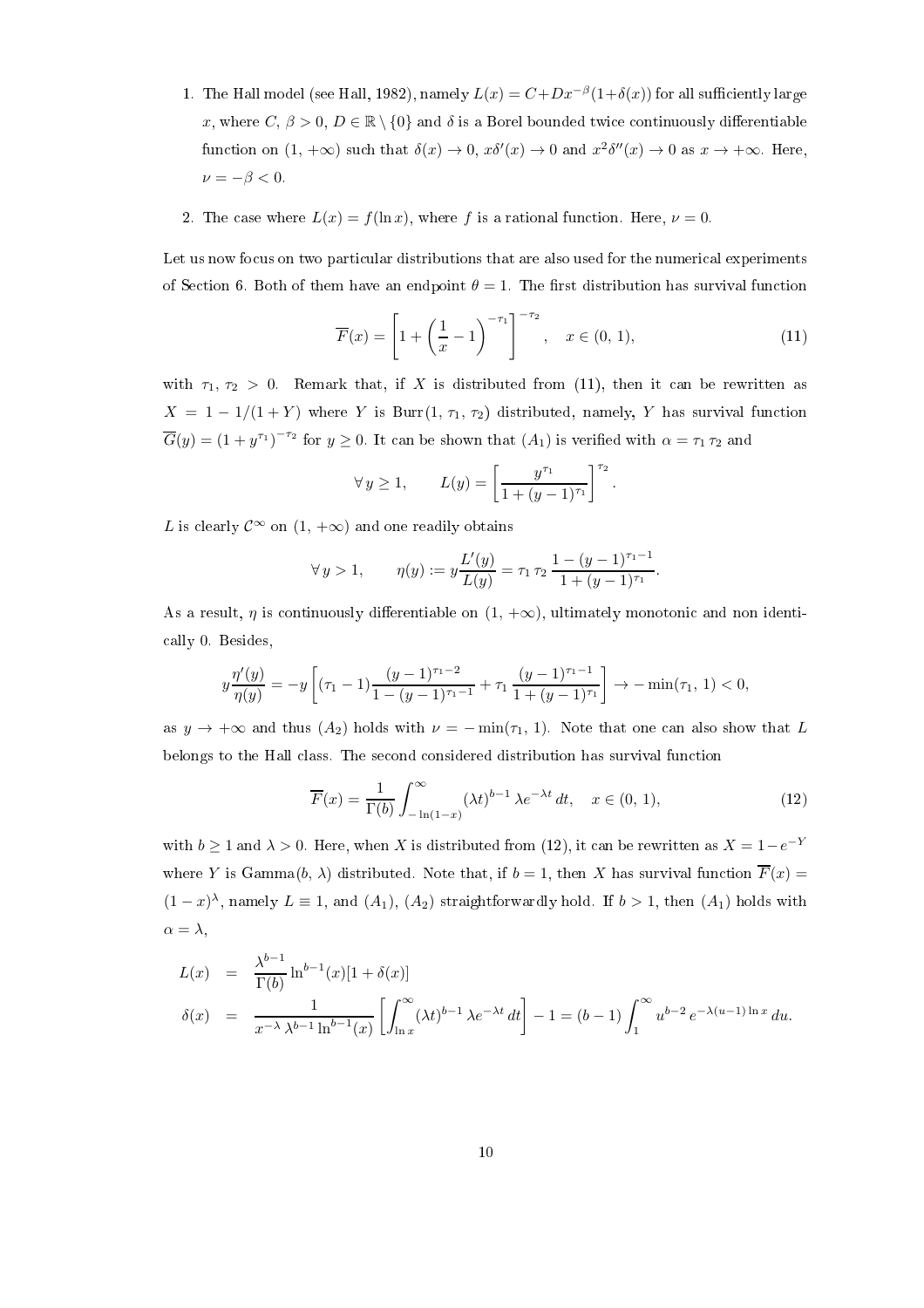Note that  $\delta$  is  $\mathcal{C}^{\infty}$  on  $(1, +\infty)$  and goes to 0 at infinity. Therefore, L is slowly varying and  $\mathcal{C}^{\infty}$ on  $(1, +\infty)$ . Now

$$
\eta(x) := x \frac{L'(x)}{L(x)} = \frac{b-1}{\ln x} + x \delta'(x) (1 + o(1))
$$
  
= 
$$
\frac{b-1}{\ln x} - \lambda (b-1) \int_1^\infty (u-1) u^{b-2} e^{-\lambda (u-1) \ln x} du (1 + o(1))
$$
  
= 
$$
\frac{b-1}{\ln x} + o(1/\ln x),
$$

so that  $\eta$  is slowly varying and positive in a neighborhood of  $+\infty$ . Finally, noting that

$$
\frac{d}{dx}\left[x\delta'(x)\right] = \frac{\lambda^2(b-1)}{x}\int_1^\infty (u-1)^2u^{b-2}e^{-\lambda(u-1)\ln x}du = o\left(\frac{1}{x\ln^2 x}\right)
$$

it follows that  $\eta'(x) = \frac{(1-b)}{x \ln^2 x} (1 + o(1))$  entailing that  $\eta$  is ultimately non-increasing and that  $x \eta'(x)/\eta(x) \to 0$  as  $x \to +\infty$ . As a conclusion,  $(A_2)$  holds with  $\nu = 0$ .

#### 6 Numerical experiments

In this section, we shall examine the performances of our estimator on samples with size  $n = 500$ on eight situations obtained by considering the models  $(11)$  and  $(12)$  with four different sets of parameters, see the first column of Table 1. We choose  $p_n = n^{1/\alpha}/\ln\ln n$  in order to satisfy the assumptions in Theorem 3 and a set  $A = \{0.2, 0.6, 1.0, \ldots, 21\}$  of different values of a is tested. In each of the eight situations,  $N = 1000$  replications of the sample are generated and the average  $L^1$ –error is computed:

$$
E(a) = \frac{1}{N} \sum_{j=1}^{N} |\varepsilon(j, a)|, \quad \text{where} \quad \varepsilon(j, a) = \widehat{\theta}^{(j, a)} - \theta
$$

with  $\widehat{\theta}^{(j, a)}$  being the estimator computed on the j−th replication with  $a \in \mathcal{A}$  and  $\theta = 1$ . Then, the "optimal" value of a is retained:  $a^* = \operatorname{argmin} \{ E(a), a \in \mathcal{A} \}$ . For the sake of comparison, the same procedure has been applied to the extreme-value moment estimator, see for instance de Haan and Ferreira (2006, Remark 4.5.5), which depends on a parameter  $k \in \{2, 3, ..., n-1\}$ . The naive maximum estimator has also been considered. Note that, since the maximum estimator does not depend on any parameter, the associated function  $E$  is constant. Numerical results are summarized in Table 1, where  $E(a^*)$  is displayed. In the upper part of the table, it appears that, for the distribution (11), performance of all these estimators decrease as  $|\nu|$  decreases. This phenomenon can be explained since  $\nu$  drives the bias of most extreme-value estimators. For instance, when |v| is small,  $\eta$  converges slowly to 0 and Proposition 3 shows that the approximation error of  $\mu_p/\mu_{p+1}$  by  $M_p/M_{p+1}$  is large. Besides, the lower part of Table 1 shows that, for the distribution (12), when  $\alpha$  increases, performance of all these estimators decrease as well, since the simulated points are getting more and more distant from the endpoint. Let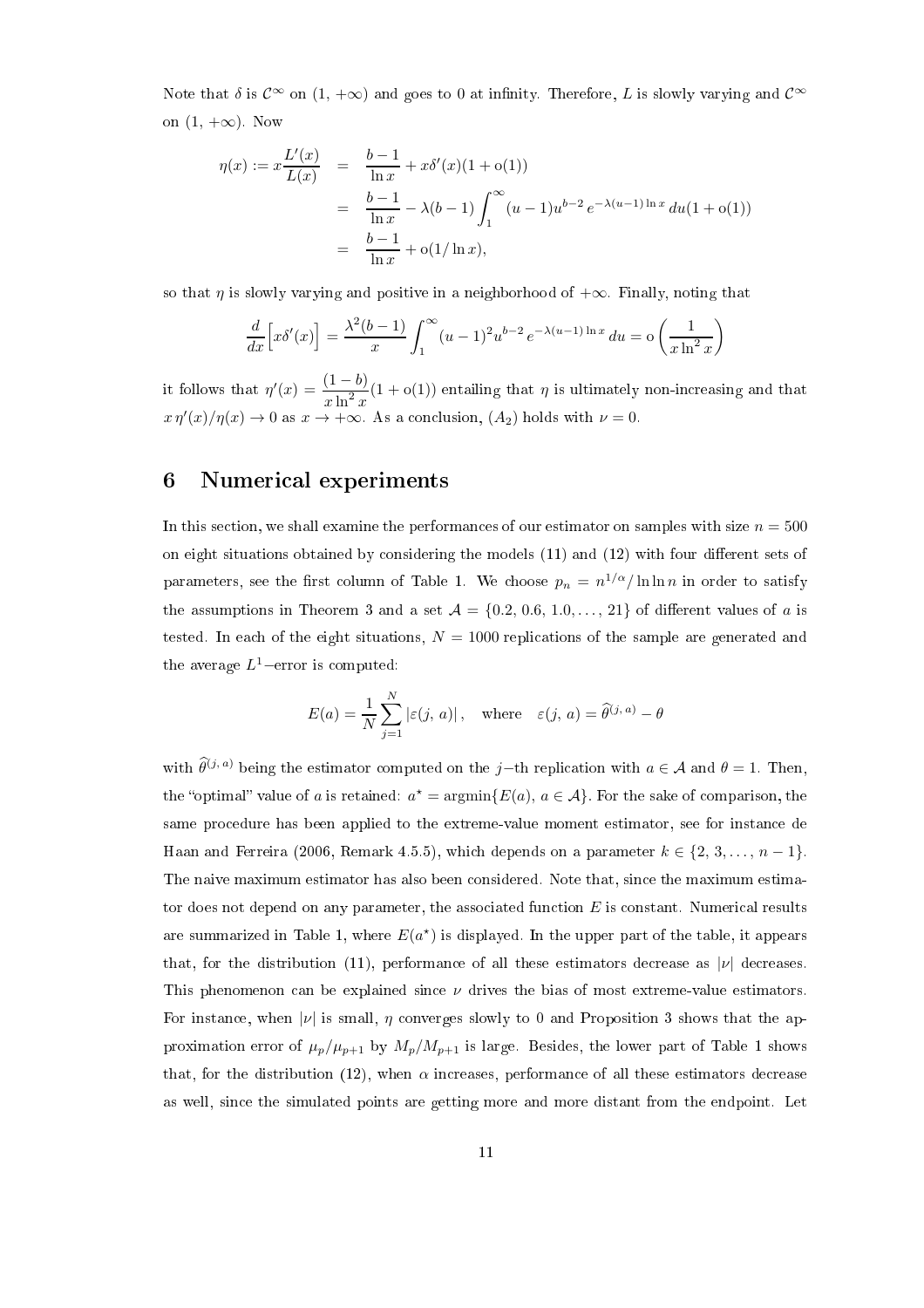us highlight that, in all the considered situations, our estimator yields slightly better (optimal) results than the maximum estimator and the extreme-value moment estimator.

To further compare the behavior of the estimators in the "optimal" case, boxplots of the associated errors  $\varepsilon(j, a^*)$  are displayed on Figure 1 and Figure 2. Clearly, the maximum as well as our estimator underestimate the endpoint. However, the error associated to our estimator is smaller than the error of the maximum. Besides, our estimator has a smaller variance than both the maximum estimator and the extreme-value moment estimator.

A graphical comparison on both models of the functions E associated to the three estimators is proposed on Figure  $3-6$ . On model  $(12)$ , the shape of the curves associated to our estimator and to the extreme-value moment estimator are similar, see Figure 5 and Figure 6. On the contrary, it appears on Figure 3 and Figure 4 that, on model  $(11)$ , the functions E associated to the extreme-value moment estimator and our estimator have very different shapes, even though they have similar minima. The error associated to the extreme-value moment estimator is very sensitive to the choice of the parameter  $k$  whereas the error associated to our estimator is stable for a large panel of  $a$  values.

#### References

Athreya, K.B., Fukuchi, J. (1997). Confidence intervals for endpoints of a c.d.f via bootstrap. J. Statist. Plann. Inference  $58:299-320$ .

Billingsley, P. (1979). Probability and measure, John Wiley and Sons.

Bingham, N.H., Goldie, C.M., Teugels, J.L. (1987). Regular Variation, Cambridge, U.K.: Cambridge University Press.

Chow, Y.S., Teicher, H. (1997). Probability Theory, Springer.

Cooke, P. (1979). Statistical inference for bounds of random variables. *Biometrika* 66:367-374.

Dekkers, A.L.M., Einmahl, J.H.J., de Haan, L. (1989). A moment estimator for the index of an extreme-value distribution.  $Ann.$   $Statist.$  **17**:1833-1855.

Drees, H., Ferreira, A., de Haan, L. (2003). On maximum likelihood estimation of the extreme value index.  $Ann.$  Appl. Probab.  $14:1179-1201$ .

Goldenshluger, A., Tsybakov, A. (2004). Estimating the endpoint of a distribution in the presence of additive observation errors. Statist. Probab. Lett. 68:39-49.

de Haan, L. (1981). Estimation of the minimum of a function using order statistics. J. Amer. Statist. Assoc.  $76:467-469$ .

de Haan, L., Ferreira, A. (2006). Extreme Value Theory, Springer.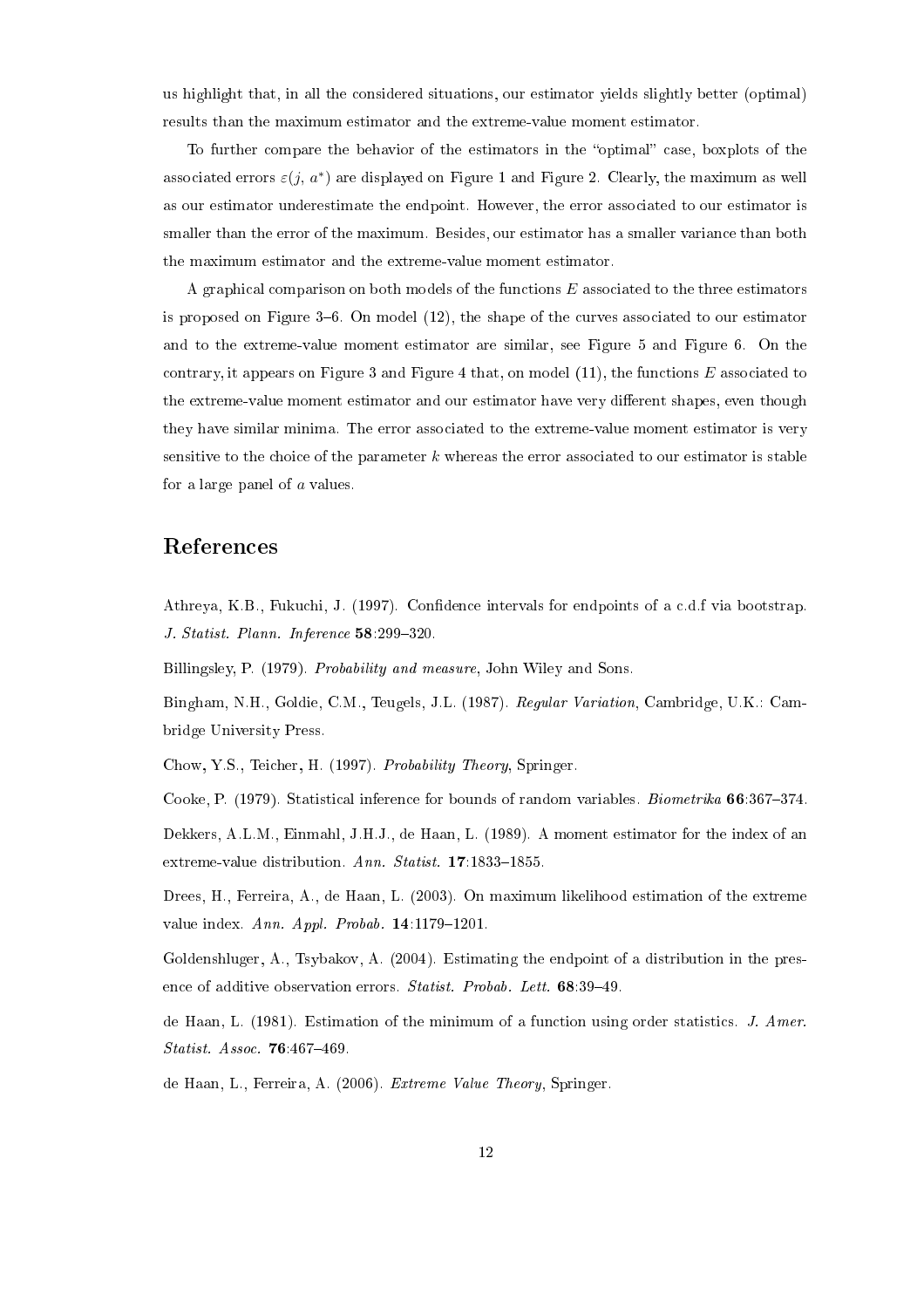Hall, P. (1982). On estimating the endpoint of a distribution. Ann. Statist.  $10(2):556-568$ .

Hall, P., Wang, J.Z. (1999). Estimating the end-point of a probability distribution using minimum-distance methods. Bernoulli  $5(1):177-189$ .

Hall, P., Wang, J.Z. (2005). Bayesian likelihood methods for estimating the end point of a distribution. J. Roy. Statist. Soc. Ser. B  $67(5):717-729$ .

Hosking, J.R.M., Wallis, J.R. (1987). Parameter and quantile estimation for the generalized Pareto distribution. Technometrics 29:339-349.

Li, D., Peng, L. (2009). Does bias reduction with external estimator of second order parameter work for endpoint? J. Statist. Plann. Inference 139:1937-1952.

Loh, W.Y. (1984). Estimating an endpoint of a distribution with resampling methods. Ann.  $Statist.$  12(4):1543-1550.

Miller, R.G. (1964). A trustworthy jackknife. Ann. Math. Statist. 35:1594-1605.

Neves, C., Pereira, A. (2010). Detecting finiteness in the right endpoint of light-tailed distributions. Statist. Probab. Lett.  $80:437-444$ .

Quenouille, M.H. (1949). Approximate tests of correlation in times-series. J. Roy. Statist. Soc.  $Ser. B11:68-84.$ 

Robson, D.S., Whitlock, J.H. (1964). Estimation of a truncation point. *Biometrika* 51:33-39.

Smith, R.L. (1987). Estimating tails of probability distributions. Ann. Statist. 15(3):1174– 1207.

Smith, R.L., Weissman, I. (1985). Maximum likelihood estimation of the lower tail of a probability distribution. J. Roy. Statist. Soc. Ser. B  $47:285-298$ .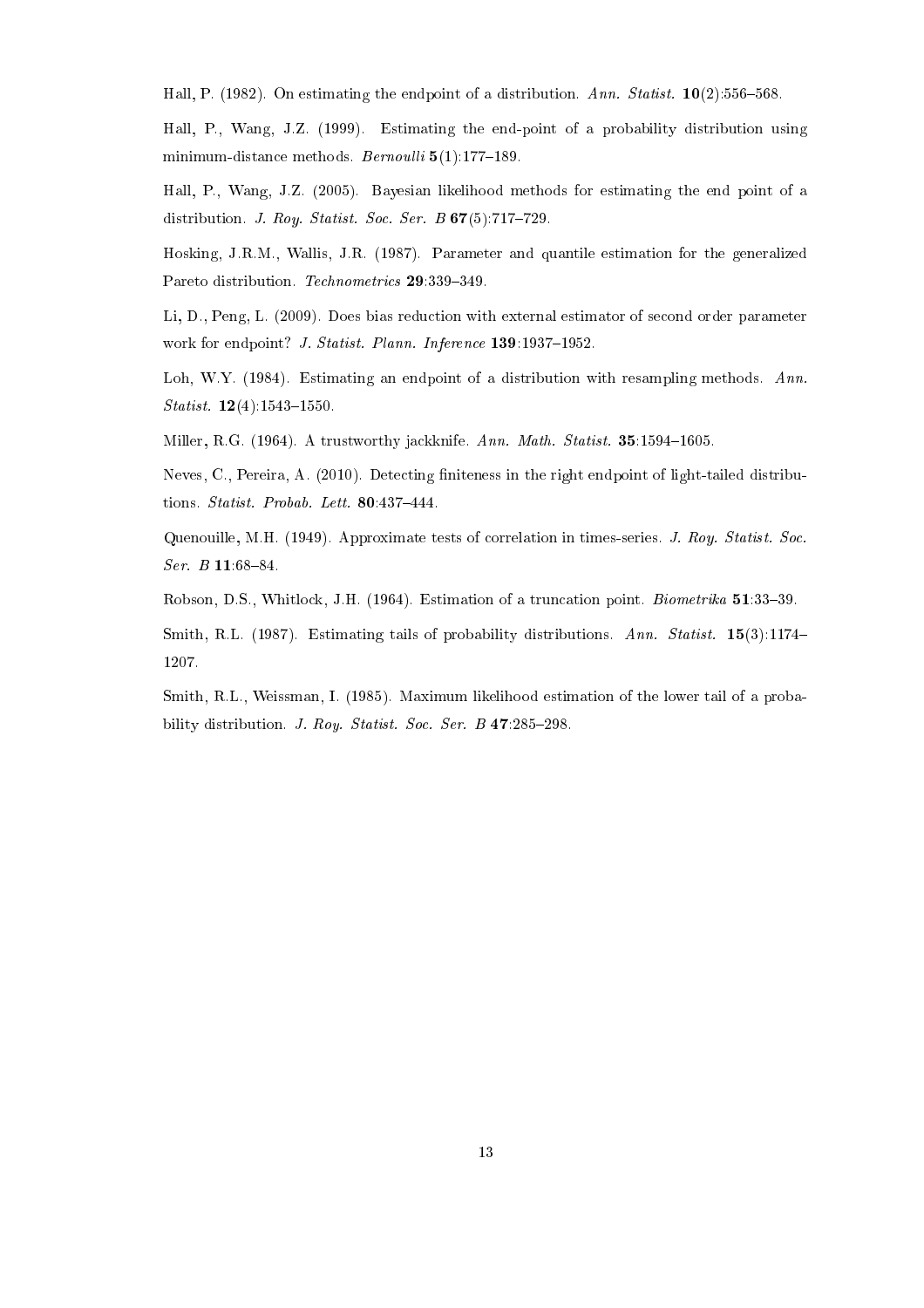#### 7 Appendix A: Auxiliary results

Let us set  $\overline{F}_1(y):=\overline{F}(\theta y)$  and  $\mu_{1,\,p_n}:=\mu_{p_n}/\theta^{p_n}.$  The first result deals with the behavior of the moment  $\mu_{1, p_n}$ .

**Lemma 1.** If  $(A_0)$  holds, then  $\mu_{1, p_n}/\mu_{1, p_n+1} \rightarrow 1$  as  $n \rightarrow \infty$ .

As it has been mentioned before,  $(A_2)$  implies that  $x \eta'(x) \to 0$  as  $x \to \infty$ . The next lemma establishes some consequences of this property.

**Lemma 2.** Let  $\varphi$  be a continuously differentiable function on  $(1, +\infty)$  such that  $x \varphi'(x) \to 0$ as  $x \to +\infty$ . Then,

(i) 
$$
t \sup_{x\geq 1} |\varphi(tx) - \varphi((t+1)x)| \to 0 \text{ as } t \to \infty.
$$
  
\n(ii) For all  $q > 0$ ,  $t \sup_{x \in (0,1]} x^q |\varphi(tx) - \varphi((t+1)x)| \to 0 \text{ as } t \to \infty.$ 

Before proceeding, let us introduce some more notations. For all  $k \in \mathbb{R}$ , let  $P_k$  be the set of collections of Borel functions  $(f_p)_{p\geq 1}$  on  $(0, 1]$  such that

1. 
$$
\exists p_k \ge 1
$$
,  $\exists C_k \ge 0$ ,  $\forall p \ge p_k$ ,  $\forall x \in (0, 1]$ ,  $|f_p(x)| \le C_k x^k$ ,  
\n2.  $\exists p_k \ge 1$ ,  $\exists C_k \ge 0$ ,  $\forall p \ge p_k$ ,  $\forall x \in (0, 1]$ ,  $p^2|f_{p+1} - f_p|(x) \le C_k x^k$ ,

3.  $\forall x \in (0, 1], \quad p^2 | f_{p+2} - 2f_{p+1} + f_p | (x) \to 0 \text{ as } p \to \infty.$ 

Let  $P = \bigcap P_k$ . Besides, let U be the set of collections of Borel functions  $(f_p)_{p\geq 1}$  on  $[1, +\infty)$  $k\geq 0$ such that

1. 
$$
\sup_{x\geq 1} |f_p(x)| = O(1)
$$
 as  $p \to \infty$ ,  
\n2.  $p^2 \sup_{x\geq 1} |f_{p+1} - f_p|(x) = O(1)$  as  $p \to \infty$ ,  
\n3.  $p^2 \sup_{x\geq 1} |f_{p+2} - 2f_{p+1} + f_p|(x) \to 0$  as  $p \to \infty$ .

These sets will reveal useful to study the asymptotic properties of  $\widehat{\theta}_n$  since this estimator is based on increments of sequences of functions. A stability property of the set  $P$  is given in the next lemma.

**Lemma 3.** Let  $(f_p)$ ,  $(g_p)$  be two collections of Borel functions. If for some  $k \in \mathbb{R}$ ,  $(f_p) \in P_k$ and  $(g_p) \in P$ , then  $(f_p g_p) \in P$ .

We now give a continuity property of some integral transforms defined on  $P$  and  $U$ .

**Lemma 4.** Let  $(f_p) \in P$ ,  $(g_p) \in U$  and  $(u_p)$ ,  $(v_p)$  be two collections of Borel functions such that  $f_p(x) \rightarrow f(x)$  for all  $x \in (0, 1]$ ,

$$
\sup_{x\geq 1}\vert g_p(x)-g(x)\vert\rightarrow 0,\quad \sup_{0
$$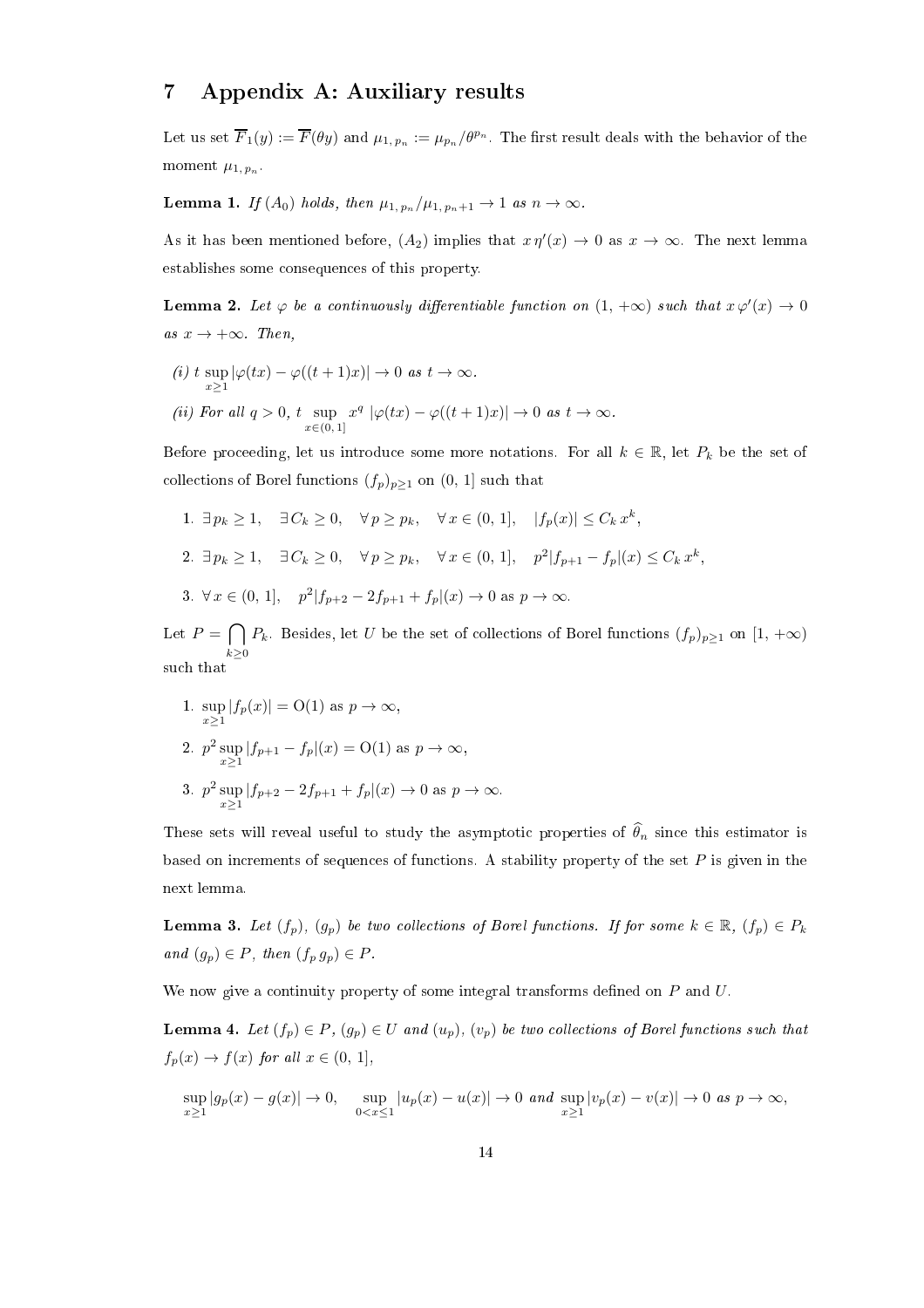where  $f, g, u, v$  are four Borel functions such that  $f$  and  $u$  (resp.  $g$  and  $v$ ) are defined on  $(0, 1]$ (resp.  $[1, +\infty)$ ). Assume further that u and v are bounded. Then, for all  $k > 1$ ,

$$
\int_0^1 x^{-k} f_p(x) u_p(x) dx \to \int_0^1 x^{-k} f(x) u(x) dx,
$$
  

$$
\int_1^{+\infty} x^{-k} g_p(x) v_p(x) dx \to \int_1^{+\infty} x^{-k} g(x) v(x) dx
$$

as  $p \to \infty$ .

The following lemma provides sufficient conditions on collections of functions to belong to the previous sets.

**Lemma 5.** Let  $(f_p)$ ,  $(g_p)$  be two collections of Borel functions. Assume that there exist Borel functions  $F_i$  and Borel bounded functions  $G_i$ ,  $0 \le i \le 2$ , such that

$$
\forall x \in (0, 1], \quad p^2 \quad \left| f_p(x) - \sum_{k=0}^2 p^{-k} F_k(x) \right| \to 0 \text{ as } p \to \infty,
$$

$$
p^2 \sup_{x \ge 1} \left| g_p(x) - \sum_{k=0}^2 p^{-k} G_k(x) \right| \to 0 \text{ as } p \to \infty.
$$

Then, for all  $x \in (0, 1]$ ,  $p^2 | f_{p+2} - 2f_{p+1} + f_p | (x) \to 0$  as  $p \to \infty$ , and  $(g_p) \in U$ .

We are now in position to exhibit two particular elements of  $P$  and  $U$ :

**Lemma 6.** Let  $(f_p)$  and  $(g_p)$ ,  $p \ge 1$  be two collections of Borel functions defined by

$$
\forall x \in (0, 1], \quad f_p(x) = \left(1 - \frac{1}{p}\right)^{-\alpha - 1} \left(1 + \frac{1}{(p - 1)x}\right)^{-\alpha - 2} \left(1 - \frac{1}{(p - 1)x + 1}\right)^{p - 1},
$$
  

$$
\forall x \in [1, +\infty), \quad g_p(x) = \left(1 - \frac{1}{px}\right)^{p - 1}.
$$

Then  $(f_p) \in P$ ,  $(g_p) \in U$  and

$$
\forall x \in (0, 1], \quad f_p(x) \to e^{-1/x} \text{ and } \sup_{x \ge 1} \left| g_p(x) - e^{-1/x} \right| \to 0 \text{ as } p \to \infty. \tag{13}
$$

Lemma 7 is the key tool for establishing precise expansions of the moments  $\mu_p$  and  $M_p$ .

**Lemma 7.** Let  $(f_p) \in P$  and  $(g_p) \in U$  such that (13) holds and define

$$
E_1(p) = \frac{1}{I_1} \int_0^1 f_p(x) x^{-\alpha - 2} dx - 1,
$$
  
\n
$$
E_2(p) = \frac{1}{I_2} \int_1^{+\infty} g_p(x) x^{-\alpha - 2} dx - 1,
$$
  
\n
$$
I_1 = \int_1^{+\infty} y^{\alpha} e^{-y} dy,
$$
  
\n
$$
\delta_1(p) = \frac{1}{I_1} \int_0^1 f_p(x) \left[ \frac{L_1((p-1)x)}{L_1(p-1)} - x \right] x^{-\alpha - 3} dx, \quad L_1(x) = xL(x+1),
$$
  
\n
$$
\delta_2(p) = \frac{1}{I_2} \int_1^{+\infty} g_p(x) \left[ \frac{L_2(px)}{L_2(p)} - \frac{1}{x} \right] x^{-\alpha - 1} dx, \quad L_2(x) = L(x)/x,
$$

where L is a slowly varying function at infinity. Then, for all  $i = 1, 2$ ,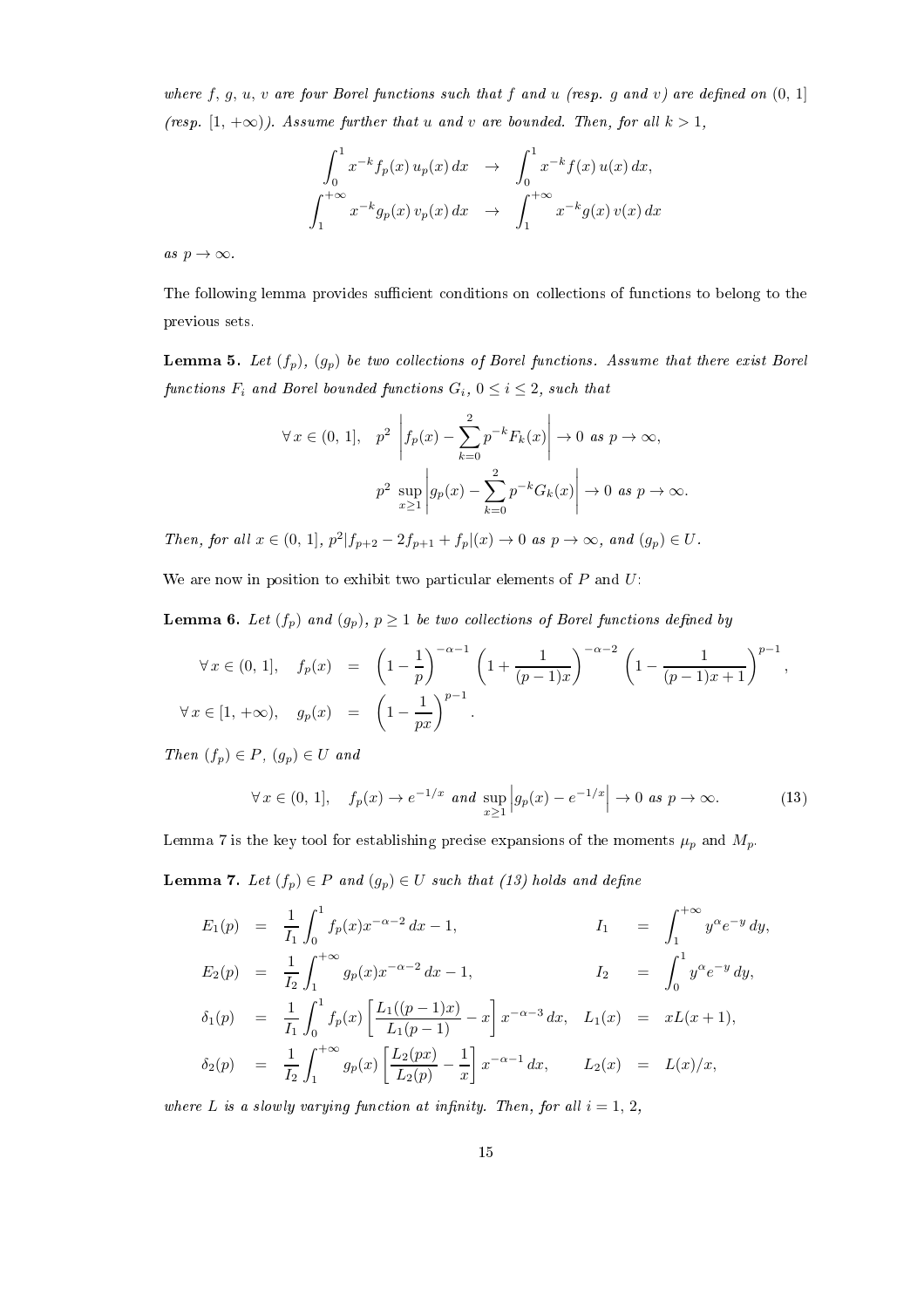- (i)  $E_i(p) \to 0$  as  $p \to \infty$ ,
- (ii)  $p^2(E_i(p+1) E_i(p)) = O(1),$
- (iii)  $p^2(E_i(p+2) 2E_i(p+1) + E_i(p)) \to 0$  as  $p \to \infty$ ,
- (iv)  $\delta_i(p) \to 0$  as  $p \to \infty$ .

Moreover, if L satisfies  $(A_2)$ , then

(v) There exists a slowly varying function  $\mathcal L$  such that  $\delta_1(p) = \mathrm{O}(|\eta(p)| \mathcal L(p)),$ 

- (vi)  $\delta_2(p) = \mathrm{O}(|\eta(p)|),$
- (vii) For all  $i = 1, 2, \delta_i(p+1) \delta_i(p) = O(|\eta(p)|/p),$

(viii) For all 
$$
i = 1, 2, p^2(\delta_i(p+2) - 2\delta_i(p+1) + \delta_i(p)) \rightarrow 0
$$
 as  $p \rightarrow \infty$ .

Sometimes, a first order expansion of the moment  $\mu_p$  is sufficient:

**Lemma 8.** If  $(A_1)$  holds then, as  $p \to \infty$ ,

$$
\mu_p = p^{-\alpha} \theta^p L(p) \Gamma(\alpha + 1)(1 + o(1)).
$$

The next result consists in linearizing the quantity  $\xi_n$  appearing in the proof of Theorem 2:

**Lemma 9.** Let  $p_n \to \infty$  and  $\nu_p = \widehat{\mu}_p - \mu_p$ . If  $(A_1)$  is satisfied, then

$$
\xi_n = u_{n,a} \left[ \zeta_n^{(1)} + \left( \frac{\mu_{p_n+1}}{\widehat{\mu}_{p_n+1}} - 1 \right) \zeta_n^{(2)} + \left( 1 + \frac{ap_n}{p_n+1} \right) \left( \frac{\mu_{(a+1)p_n+1}}{\widehat{\mu}_{(a+1)p_n+1}} - 1 \right) \zeta_n^{(3)} \right] (1 + o(1)),
$$

where

$$
\zeta_n^{(1)} = \zeta_n^{(2)} + \left[1 + \frac{ap_n}{p_n + 1}\right] \zeta_n^{(3)},
$$
  
\nwith 
$$
\zeta_n^{(2)} = -\nu_{p_n} + \frac{\mu_{p_n}}{\mu_{p_n + 1}} \nu_{p_n + 1},
$$
  
\n
$$
\zeta_n^{(3)} = \frac{\mu_{p_n + 1}}{\mu_{(a+1)p_n + 1}} \left[\nu_{(a+1)p_n} - \frac{\mu_{(a+1)p_n}}{\mu_{(a+1)p_n + 1}} \nu_{(a+1)p_n + 1}\right]
$$
  
\nand 
$$
u_{n,a} = \frac{1}{a \Gamma(\alpha + 1)} \sqrt{\frac{1}{V(\alpha, a)} \frac{p_n^{\alpha} v_n}{\theta^{p_n} L(p_n)}}.
$$

The final lemma of this section provides an asymptotic bound of the third-order moments appearing in the proof of Theorem 2.

**Lemma 10.** Let  $k \in \mathbb{N}$  and  $p_n \to \infty$ . Let  $(H_{n,j})_{0 \leq j \leq k}$  be sequences of Borel uniformly bounded functions on [0, 1] and

$$
\forall u \in [0, 1], \qquad h_n(u) = \sum_{j=0}^k \frac{H_{n,j}(u)}{p_n^j} (1 - u)^{k - j}.
$$

If Y is a random variable with survival function  $\overline{G}(x)=(1-x)^{\alpha}$   $L((1-x)^{-1})$  where  $\alpha>0$  and  $L$  is a Borel slowly varying function at infinity, then

$$
\mathbb{E}|Y^{p_n} h_n(Y)|^3 = \mathcal{O}(p_n^{-\alpha - 3k} L(p_n)).
$$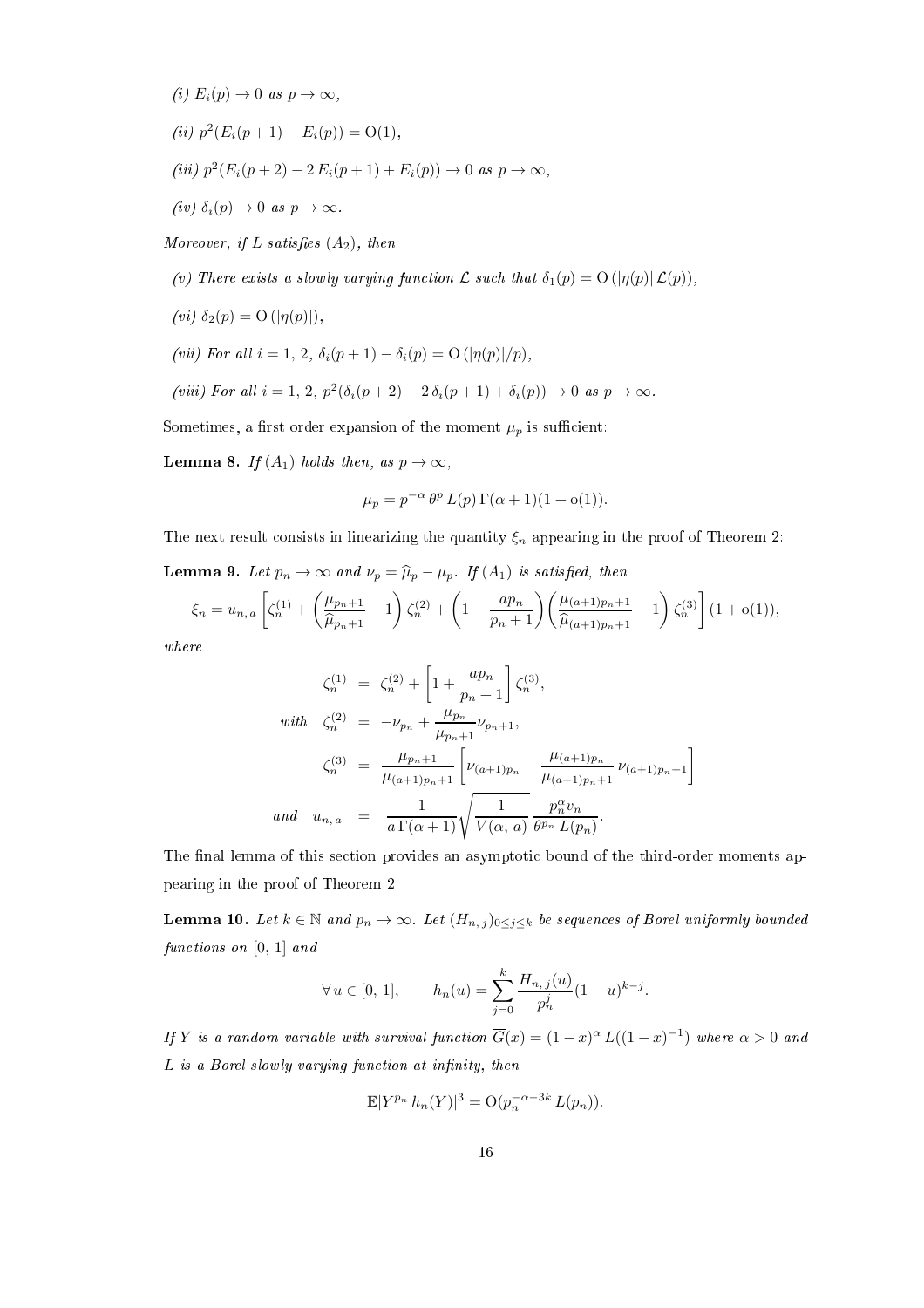## 8 Appendix B: Proofs

**Proof of Lemma 1.** Let  $I_{p_n} := \mu_{1,\,p_n}/p_n$  and  $\varepsilon > 0$ . The integral  $I_{p_n}$  is expanded as

$$
I_{p_n} = \int_{1-\varepsilon}^1 y^{p_n-1} \overline{F_1}(y) dy \left[ 1 + \frac{\int_0^{1-\varepsilon} y^{p_n-1} \overline{F_1}(y) dy}{\int_{1-\varepsilon}^1 y^{p_n-1} \overline{F_1}(y) dy} \right]
$$

where

$$
0 \le \frac{\int_0^{1-\varepsilon} y^{p_n-1} \overline{F_1}(y) dy}{\int_{1-\varepsilon}^1 y^{p_n-1} \overline{F_1}(y) dy} \le \frac{1-\varepsilon}{\int_{1-\varepsilon}^1 \left[\frac{y}{1-\varepsilon}\right]^{p_n-1} \overline{F_1}(y) dy} \le \frac{1-\varepsilon}{\left[\frac{1-\varepsilon/2}{1-\varepsilon}\right]^{p_n-1} \int_{1-\varepsilon/2}^1 \overline{F_1}(y) dy}.
$$

Since  $\left[ \frac{1 - \varepsilon/2}{\varepsilon} \right]$  $1 - \varepsilon$  $n^{-1}$  $\rightarrow \infty$  as  $n \rightarrow \infty$ , it follows that

$$
I_{p_n} = \int_{1-\varepsilon}^1 y^{p_n - 1} \overline{F_1}(y) \, dy \, (1 + o(1)). \tag{14}
$$

In view of

$$
1 \le \int_{1-\varepsilon}^1 y^{p_n - 1} \overline{F_1}(y) \, dy \bigg/ \int_{1-\varepsilon}^1 y^{p_n} \overline{F_1}(y) \, dy \le \frac{1}{1-\varepsilon}
$$

and (14), one thus has  $I_{p_n}/I_{p_n+1} \to 1$  as  $n \to \infty$  and Lemma 1 is proved.

**Proof of Lemma 2.** If  $\varphi'$  is identically 0, then  $\varphi$  is constant on  $[1, +\infty)$  and the results are straightforward. Otherwise, let us consider (i) and (ii) separately.

(i) Let  $t, x \ge 1$ . The mean value theorem shows that there exists  $h_1(t, x) \in (0, 1)$  such that

$$
t |\varphi(tx) - \varphi((t+1)x)| = \frac{t}{t + h_1(t, x)} |[(t + h_1(t, x))x] \varphi'[(t + h_1(t, x))x]|
$$
  

$$
\leq \sup_{y \geq t} |y \varphi'(y)| \to 0
$$

uniformly in  $x \geq 1$ , as  $t \to +\infty$ .

(ii) Let  $t \ge 1$  and  $x \in (0, 1], q > 0, \varepsilon > 0$  and

$$
c(\varepsilon) := \left[\frac{\varepsilon}{2} \cdot \frac{1}{\sup_{y>1} |y \,\varphi'(y)|}\right]^{1/q}.
$$

Applying the mean value theorem again shows that there exists  $h_2(t, x) \in (0, 1)$  such that

$$
tx^{q} |\varphi(tx) - \varphi((t+1)x)| = x^{q} \frac{t}{t + h_{2}(t, x)} |[(t + h_{2}(t, x))x] \varphi' [(t + h_{2}(t, x))x]|
$$
  

$$
\leq x^{q} \sup_{y>1} |y \varphi'(y)| \mathbb{1}_{\{0 < x < c(\varepsilon)\}} + \sup_{y \geq t} |y \varphi'(y)| \mathbb{1}_{\{c(\varepsilon) \leq x \leq 1\}}
$$
  

$$
\leq \frac{\varepsilon}{2} + \frac{\varepsilon}{2} = \varepsilon
$$

for all t large enough, uniformly in  $x \in (0, 1]$ , which concludes the proof of Lemma 2.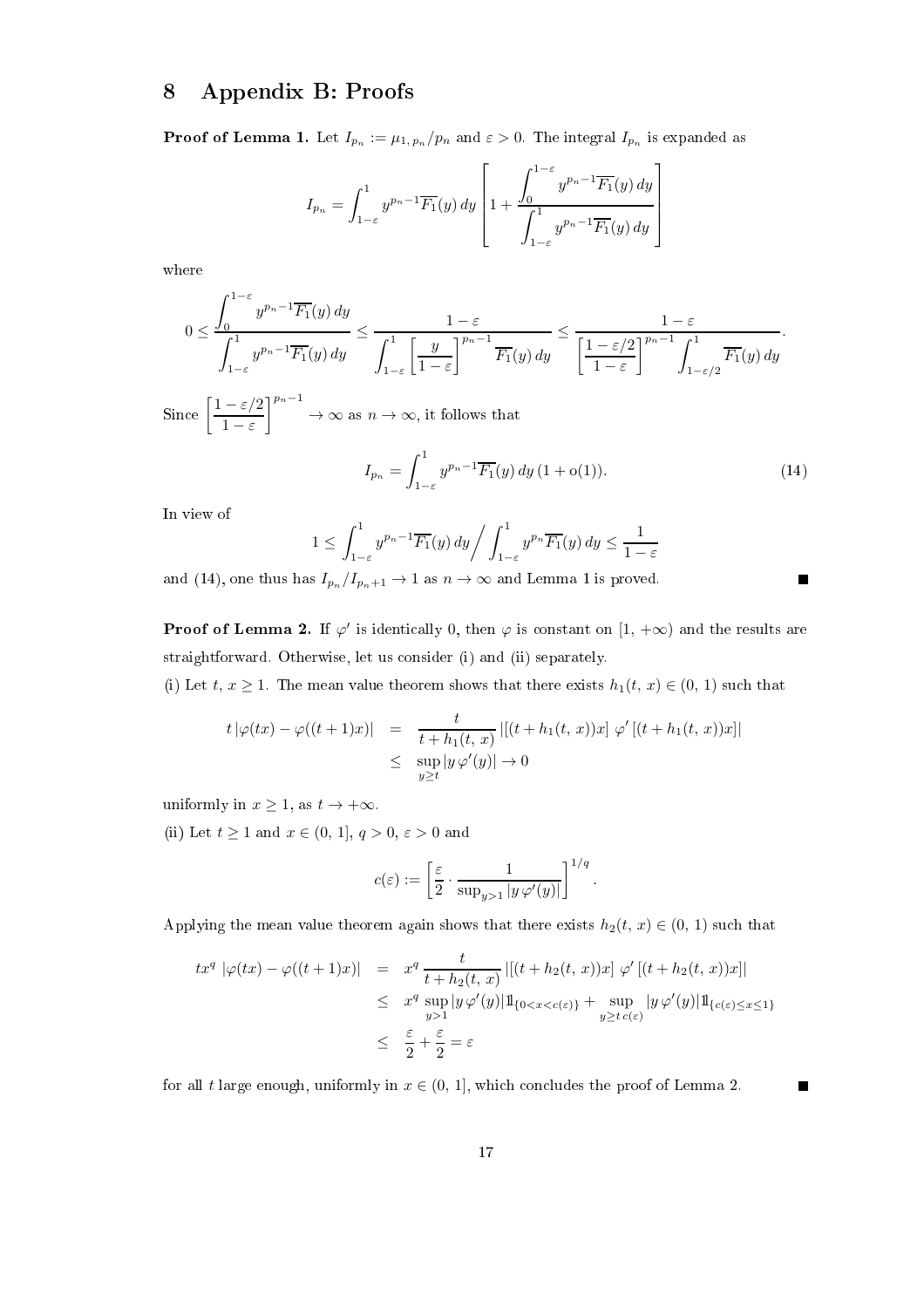Proof of Lemma 3. This result easily follows from the identities

$$
(fg)_{p+1} - (fg)_p = f_{p+1}(g_{p+1} - g_p) + g_p(f_{p+1} - f_p),
$$
  

$$
(fg)_{p+2} - 2(fg)_{p+1} + (fg)_p = (f_{p+2} - 2f_{p+1} + f_p) g_{p+2} + (f_{p+1} - f_p) (g_{p+2} - g_p)
$$
  

$$
+ f_{p+1} (g_{p+2} - 2g_{p+1} + g_p),
$$

and from the properties of  $(f_p)$  and  $(g_p)$ .

**Proof of Lemma 4.** Remark that, for  $p$  large enough,

$$
\forall x \in (0, 1], \quad x^{-k} |f_p(x)| \, |u_p(x)| \le C_k \{ |u(x)| + r(x) \}
$$

where r is a bounded Borel function on  $(0, 1]$ . The upper bound is an integrable function on (0, 1], so that the dominated convergence theorem yields

$$
\int_0^1 x^{-k} f_p(x) u_p(x) dx \to \int_0^1 x^{-k} f(x) u(x) dx
$$

as  $p \to \infty$ , which proves the first part of the lemma.

Since v is bounded on  $[1, +\infty)$ ,  $(g_p v_p)$  converges uniformly to gv on  $[1, +\infty)$ . The function  $x \mapsto x^{-k}$  being integrable on  $[1, +\infty),$  the dominated convergence theorem yields

$$
\int_{1}^{+\infty} x^{-k} g_p(x) v_p(x) dx \to \int_{1}^{+\infty} x^{-k} g(x) v(x) dx
$$

as  $p \to \infty$ , which concludes the proof of Lemma 4.

#### Proof of Lemma 5. Remark that

$$
\frac{1}{p+1} - \frac{1}{p} = O\left(\frac{1}{p^2}\right) \text{ and } \frac{1}{p+2} - \frac{2}{p+1} + \frac{1}{p} = O\left(\frac{1}{p^3}\right)
$$

to obtain the result.

**Proof of Lemma 6.** – It is clear that for all  $x \in (0, 1]$ ,  $f_p(x) \to e^{-1/x}$  as  $p \to \infty$ . - In order to prove that  $(f_p) \in P$ , let us rewrite  $f_p(x)$  as  $f_p(x) = \sigma_p \varphi_p(x) \psi_p(x)$  where

$$
\sigma_p = \left(1 - \frac{1}{p}\right)^{-\alpha - 1}, \quad \varphi_p(x) = \left(1 + \frac{1}{(p-1)x}\right)^{-\alpha - 2}, \quad \psi_p(x) = \left(1 - \frac{1}{(p-1)x + 1}\right)^{p-1},
$$

for all  $x \in (0, 1]$ , and prove that  $(\sigma_p) \in P_0$ ,  $(\varphi_p) \in P_{-1}$  and  $(\psi_p) \in P$ . First, note that

$$
\sigma_p = 1 + \frac{\alpha+1}{p} + \frac{(\alpha+1)(\alpha+2)}{2}\,\frac{1}{p^2} + \mathrm{o}\left(\frac{1}{p^2}\right)
$$

so that the collection of constant functions  $(\sigma_p)$  lies in  $P_0$ . Second, we have

$$
\forall p > 1, \quad \forall x \in (0, 1], \quad |\varphi_p(x)| \le 1 \le x^{-1}.\tag{15}
$$

 $\blacksquare$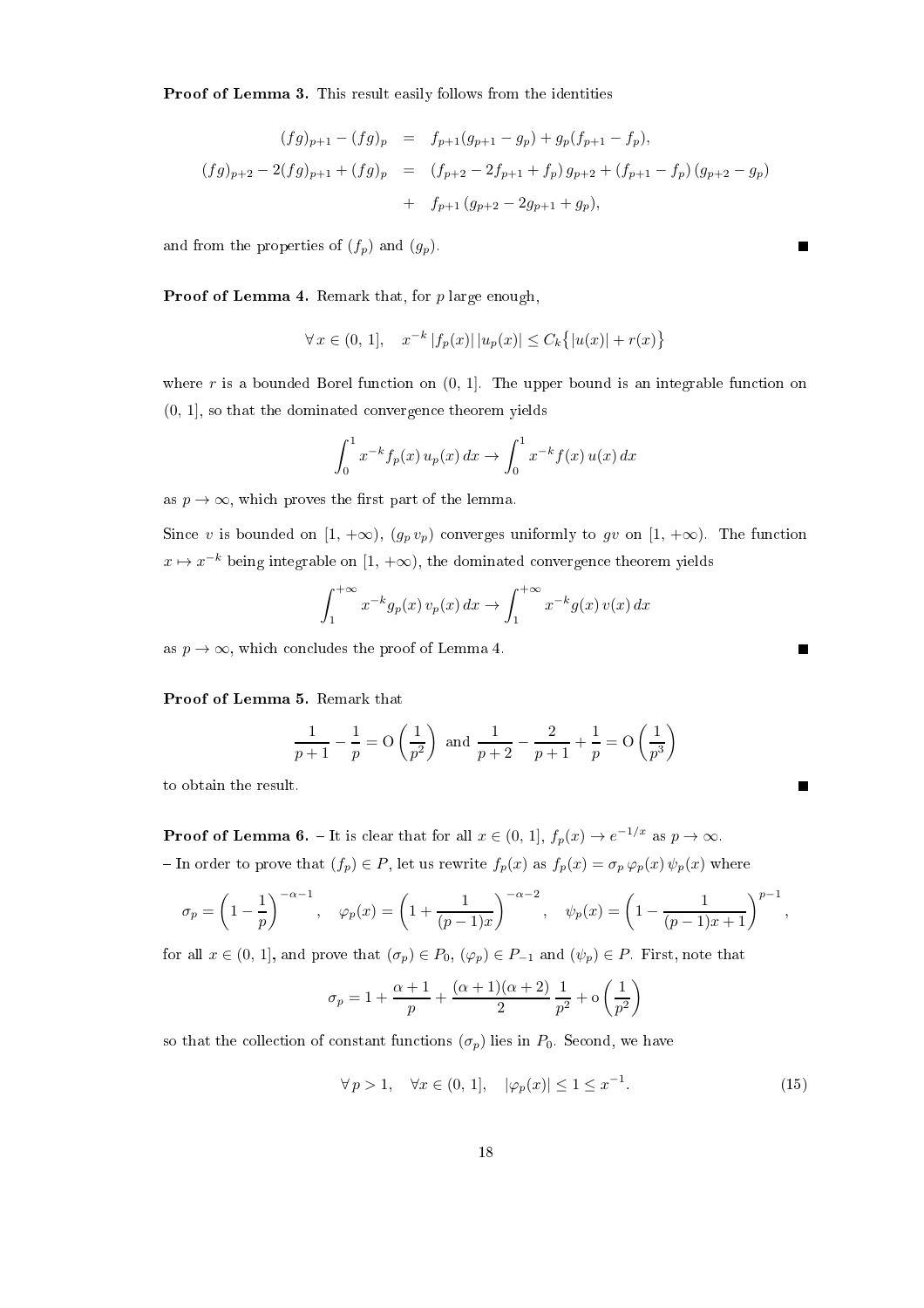Moreover,

$$
[\varphi_{p+1} - \varphi_p](x) = \varphi_p(x) \left[ \left( 1 - \frac{1}{p} \right)^{-\alpha - 2} \left( 1 - \frac{x}{px + 1} \right)^{\alpha + 2} - 1 \right],
$$

and since  $\forall x \in (0, 1], x/(px + 1) \leq 1/p$ , Taylor expansions yield, uniformly in  $x \in (0, 1]$ ,

$$
[\varphi_{p+1} - \varphi_p](x) = \varphi_p(x) \left[ \frac{\alpha + 2}{p(px+1)} + O\left(\frac{1}{p^2}\right) \right].
$$

It follows that there exists a positive constant  $C^{(1)}$  such that for p large enough,

$$
p^{2}|\varphi_{p+1} - \varphi_{p}|(x) \le C^{(1)} x^{-1}.
$$
\n(16)

Third, let  $x \in (0, 1]$ , and consider a pointwise Taylor expansion of  $\varphi_p$  to get

$$
\varphi_p(x) = 1 - \frac{\alpha + 2}{px} + \frac{\alpha + 2}{p^2 x} \left( -1 + \frac{\alpha + 3}{2x} \right) + o\left(\frac{1}{p^2}\right).
$$

Using (15), (16) and applying Lemma 5 therefore shows that  $(\varphi_p) \in P_{-1}$ .

Let  $x \in (0, 1], k \ge 0$ ,  $\Psi_x(p) = (1 - 1/(px + 1))^p$ , so that  $\psi_p(x) = \Psi_x(p-1)$ . Routine calculations show that  $\Psi_x(p)$  is a positive non-increasing function of p. Consequently, for all sufficiently large p and for all  $x \in (0, 1], \psi_p(x) \leq \psi_{k+1}(x)$ . Remarking that  $\psi_{k+1}(x) \leq k^k x^k$  for all  $x \in (0, 1]$ , it follows that

$$
\forall k \ge 0, \quad \exists p_k \ge 1, \quad \exists C_k \ge 0, \quad \forall p \ge p_k, \quad \forall x \in (0, 1], \quad |\psi_p(x)| \le C_k x^k. \tag{17}
$$

Recall that  $\Psi_x$  is non-increasing and write

$$
|\psi_{p+1} - \psi_p|(x) = \psi_p(x) \left[ 1 - \left( 1 - \frac{1}{px+1} \right) \left( 1 + \frac{1}{p-1} \right)^{p-1} \left( 1 - \frac{x}{px+1} \right)^{p-1} \right].
$$

Taylor expansions of the logarithm function at 1 and of the exponential function at 0 imply that, uniformly in  $x \in (0, 1]$ ,

$$
e\left(1 - \frac{x}{px + 1}\right)^{p-1} = \exp\left(\frac{1}{px + 1}\right)\left[1 + \frac{x}{px + 1} - \frac{p}{2}\left(\frac{x}{px + 1}\right)^2 + O\left(\frac{1}{p^2}\right)\right].
$$

Since for all  $x \in (0, 1], 0 \leq 1/(px + 1) \leq 1$ , applying the mean value theorem to the function  $h \mapsto (1 - h)e^{h}$  gives

$$
\left| \left[ 1 - \frac{1}{px + 1} \right] \exp \left[ \frac{1}{px + 1} \right] - 1 \right| \le \frac{e}{(px + 1)^2}
$$

.

A Taylor expansion of  $\left[1 + \frac{1}{\sqrt{1 - \frac{1}{\cdots}}} \right]$  $p-1$ then yields, uniformly in  $x \in (0, 1]$ ,

$$
|\psi_{p+1} - \psi_p|(x) \le \psi_p(x) \left[ \left( e + \frac{1}{2p} \right) \frac{1}{(px+1)^2} + O\left( \frac{1}{p^2} \right) \right].
$$

Therefore, there exists  $C^{(3)} \geq 0$  such that, for all  $p$  large enough,

$$
p^2 |\psi_{p+1} - \psi_p|(x) \le \psi_p(x) C^{(3)} x^{-2}.
$$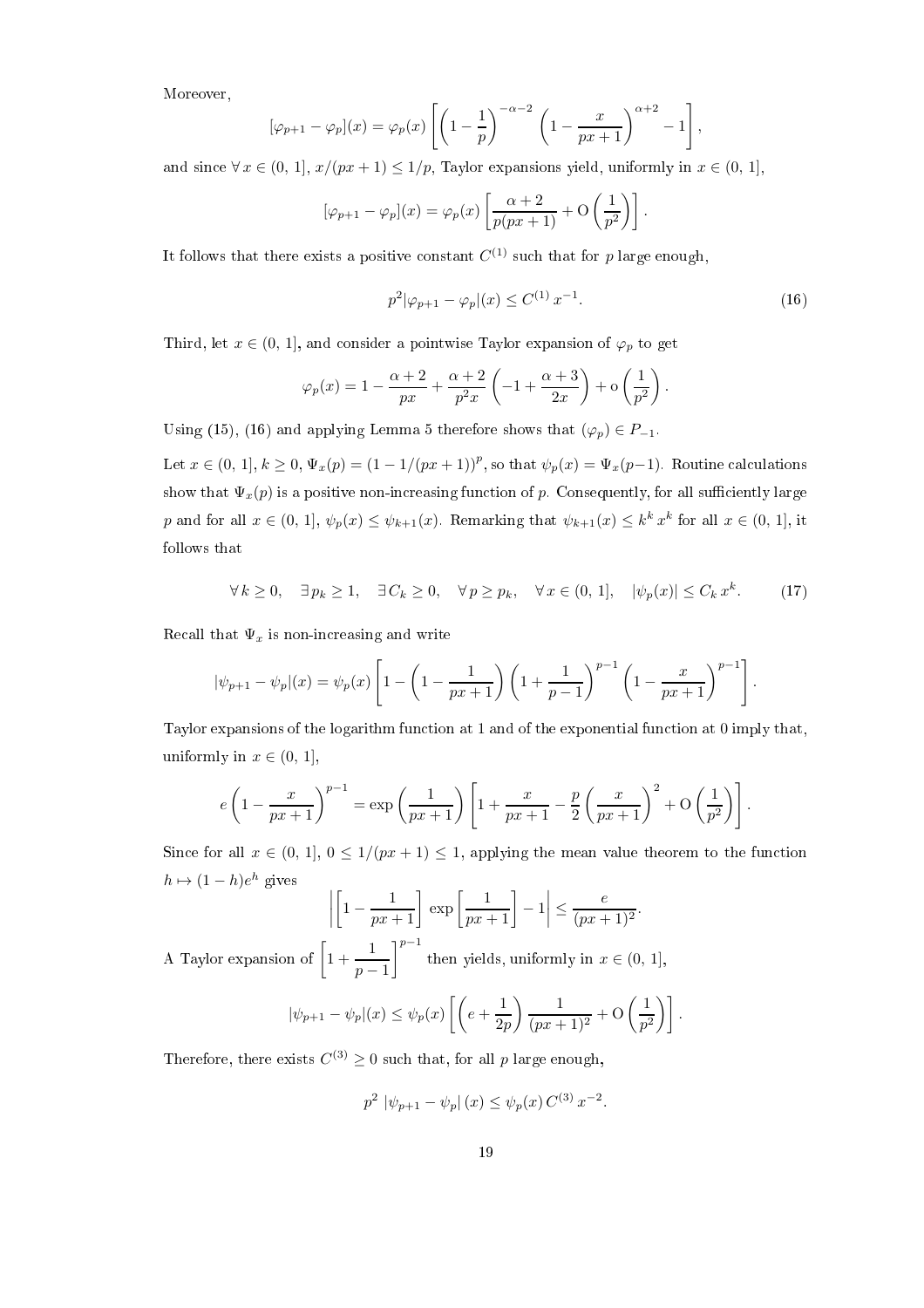Taking (17) into account, this entails

$$
\forall k \ge 0, \quad \exists p_k \ge 1, \quad \exists C_k \ge 0, \quad \forall p \ge p_k, \quad \forall x \in (0, 1], \quad p^2 |\psi_{p+1} - \psi_p|(x) \le C_k x^k. \tag{18}
$$

A pointwise Taylor expansion of  $\psi_p$  finally gives

$$
\psi_p(x) = e^{-1/x} \left[ 1 + \frac{1}{2px^2} + \frac{1}{p^2x^2} \left( \frac{1}{2} - \frac{1}{3x} + \frac{1}{8x^2} \right) + o\left( \frac{1}{p^2} \right) \right].
$$

Using (17), (18) and applying Lemma 5 shows that  $(\psi_p) \in P$ . Lemma 3 therefore shows that  $(f_p) \in P$ .

Finally, a Taylor expansion entails

$$
p^{2} \sup_{x \ge 1} \left| g_{p}(x) - e^{-1/x} \left[ 1 + \frac{1}{px} \left( 1 - \frac{1}{2x} \right) + \frac{1}{p^{2}x^{2}} \left( \frac{1}{2} - \frac{5}{6x} + \frac{1}{8x^{2}} \right) \right] \right| \to 0
$$

as  $p \to \infty$ . It follows that  $g_p(x) \to e^{-1/x}$  as  $p \to \infty$  uniformly on  $[1, +\infty)$ . Lemma 5 then shows that  $(g_p) \in U$ .

**Proof of Lemma 7.** (i), (ii) and (iii) are simple consequences of  $(f_p) \in P$ ,  $(g_p) \in U$ , (13) and of the dominated convergence theorem.

(iv) Let us introduce

$$
\forall x \in (0, 1], Q_p^{(1)}(x) = \frac{L_1((p-1)x)}{L_1(p-1)} - x \text{ and } \forall x \ge 1, Q_p^{(2)}(x) = \frac{L_2(px)}{L_2(p)} - \frac{1}{x},
$$

so that

$$
I_1 \,\delta_1(p) = \int_0^1 f_p(x) Q_p^{(1)}(x) x^{-\alpha - 3} \, dx \text{ and } I_2 \,\delta_2(p) = \int_1^{+\infty} g_p(x) Q_p^{(2)}(x) x^{-\alpha - 1} \, dx.
$$

First, remark that  $x \mapsto L(x + 1)$  is a slowly varying function, so that according to Bingham et al. (1987), Proposition 1.3.6(iii),  $L_1$  is regularly varying with index 1. Bingham et al. (1987), Theorem 1.5.2 thus entails  $Q_p^{(1)}(x) \to 0$  uniformly in  $x \in (0, 1]$  as  $p \to \infty$ . Applying Lemma 4 yields  $\delta_1(p)$  → 0 as  $p \to \infty$ . Second, since  $L_2$  is regularly varying with index -1, using again Bingham *et al.* (1987), Theorem 1.5.2 leads to  $Q_p^{(2)}(x) \to 0$  as  $p \to \infty$  uniformly in  $x \ge 1$ . Applying Lemma 4 again entails  $\delta_2(p) \to 0$  as  $p \to \infty$ .

(v) Let p be large enough so that  $|\eta|$  is non-increasing in  $[p, +\infty)$ . Pick  $s > 1 - \nu$  and let  $Q_p^{(1,1)}(x) := x^s Q_p^{(1)}(x)$ . Using the ideas of the proof of Lemma 4, one has

$$
I_1 \,\delta_1(p) = \int_0^1 f_p(x) \, Q_p^{(1,1)}(x) x^{-\alpha - s - 3} \, dx = \mathcal{O}\left(\sup_{0 < x \le 1} x^{-1} \left| Q_p^{(1,1)}(x) \right| \right).
$$

Introducing

$$
R_p^{(1)}(x) := \int_{(p-1)x+1}^p \frac{\eta(t)}{t} dt,
$$

 $(A_2)$  and the well-known inequality  $|e^u - 1| \leq |u|e^{|u|}$  for all  $u \in \mathbb{R}$  yield

$$
\sup_{0 < x \le 1} x^{-1} \left| Q_p^{(1,1)}(x) \right| = O\left( \sup_{0 < x \le 1} \left\{ x^s \left| 1 - \exp\left( -R_p^{(1)}(x) \right) \right| \right\} \right)
$$
\n
$$
= O\left( \sup_{0 < x \le 1} \left\{ x^s \left| R_p^{(1)}(x) \right| \exp\left| R_p^{(1)}(x) \right| \right\} \right). \tag{19}
$$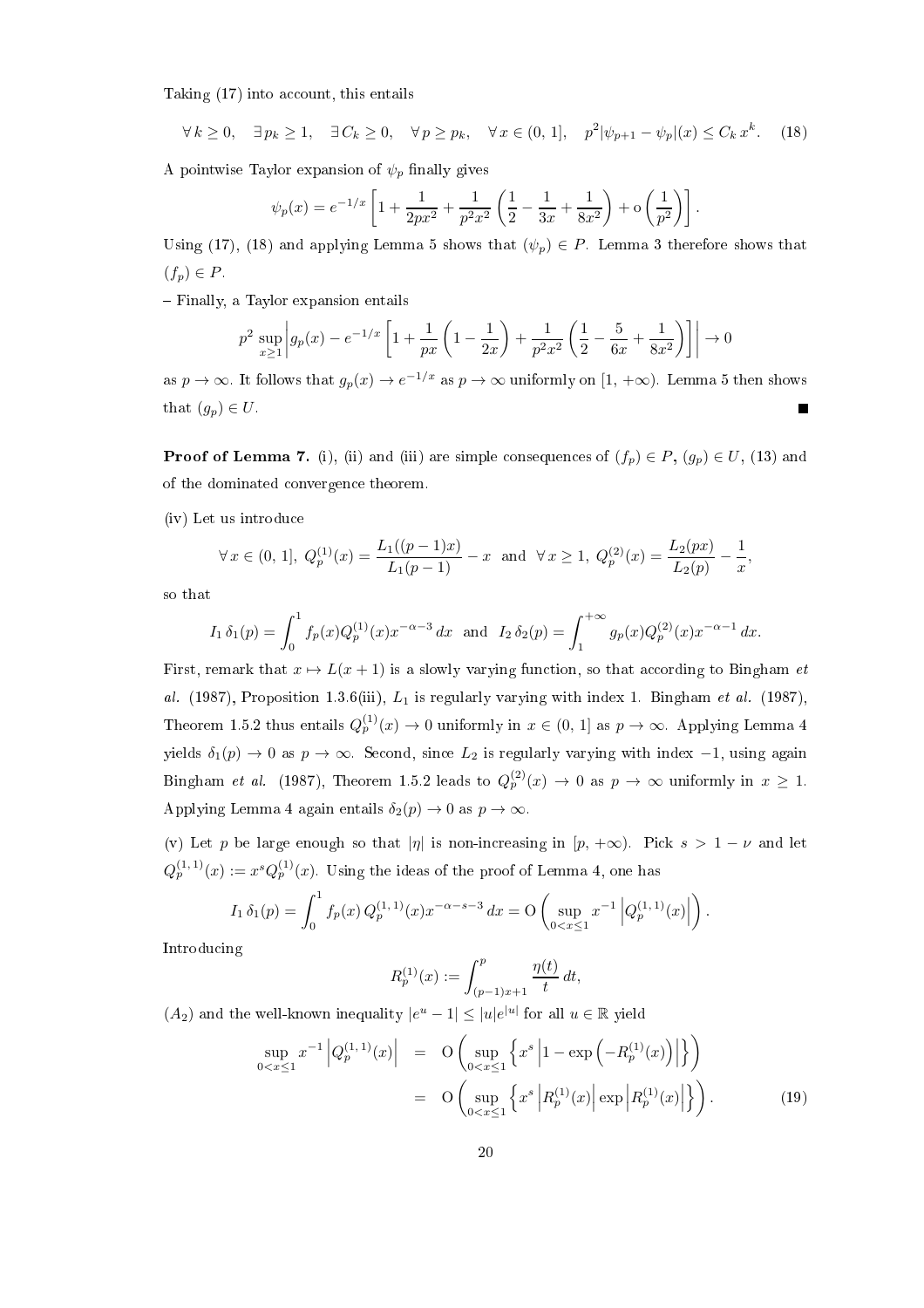Letting  $\widetilde{\eta}(t) = (t+1)^{1-\nu} \eta(t+1)$ , we get

$$
x^s \left| R_p^{(1)}(x) \right| \leq x^{s+1} \int_{p-1}^{(p-1)/x} \left[ \left| \frac{\widetilde{\eta}(ux)}{\widetilde{\eta}(u)} - x \right| + x \right] \cdot |\widetilde{\eta}(u)| \frac{du}{(ux+1)^{2-\nu}}.
$$

Remarking that  $\tilde{\eta}$  is regularly varying with index 1, Bingham *et al.* (1987), Theorem 1.5.2 implies that for  $p$  large enough,

$$
\sup_{\substack{0 < x \le 1 \\ u \ge p-1}} \left| \frac{\widetilde{\eta}(ux)}{\widetilde{\eta}(u)} - x \right| \le 1.
$$

Moreover, for all  $u > 0$  and  $x \in (0, 1]$ , one has  $x/(ux + 1) \leq 1/u$ , so that, for p large enough,

$$
x^{s} \left| R_{p}^{(1)}(x) \right| \leq 2 x^{s - (1 - \nu)} \int_{p-1}^{(p-1)/x} |\widetilde{\eta}(u)| \left[ \frac{x}{ux + 1} \right]^{2 - \nu} du
$$
  
\n
$$
\leq 2 x^{s - (1 - \nu)} \int_{p-1}^{(p-1)/x} |\eta(u + 1)| \frac{(u + 1)^{1 - \nu}}{u^{2 - \nu}} du
$$
  
\n
$$
\leq 2^{2 - \nu} |\eta(p)| x^{s - (1 - \nu)} \int_{p-1}^{(p-1)/x} \frac{du}{u}
$$
  
\n
$$
\leq 2^{2 - \nu} |\eta(p)| \sup_{x \in (0, 1]} \left| x^{s - (1 - \nu)} \ln x \right|
$$
  
\n
$$
= O(|\eta(p)|), \qquad (20)
$$

uniformly in  $x \in (0, 1]$  since  $x \mapsto x^{s-(1-\nu)} \ln x$  is bounded on  $(0, 1]$ . Let us now consider  $\mathcal{L}(y) = \exp\left(\int_1^y |\eta(t)| t^{-1} dt\right)$ . Clearly,  $\mathcal{L}$  is slowly varying at infinity and  $\exp\left(R_p^{(1)}(x)\right) \leq \mathcal{L}(p)$ . Consequently, in view of (19) and (20), it follows that

$$
\sup_{0 < x \le 1} x^{-1} \left| Q_p^{(1,1)}(x) \right| = \mathcal{O}(|\eta(p)| \mathcal{L}(p)),\tag{21}
$$

and therefore  $\delta_1(p) = \mathrm{O}(|\eta(p)| \mathcal{L}(p)).$ 

(vi) Similarly, for all  $x \ge 1$  and large p, we have

$$
\left| Q_p^{(2)}(x) \right| \le x^{-1} \left| \int_p^{px} \frac{\eta(t)}{t} dt \right| \exp \left| \int_p^{px} \frac{\eta(t)}{t} dt \right| \le |\eta(p)| \cdot \ln x \cdot x^{|\eta(p)| - 1}.
$$
 (22)

Let p be so large that  $|\eta(p)| \leq 1$ . Since  $x \mapsto x^{-\alpha-1} \ln x$  is integrable on  $[1, +\infty)$ , the arguments of the proof of Lemma 4 entail

$$
I_2 \,\delta_2(p) = \int_1^{+\infty} g_p(x) Q_p^{(2)}(x) x^{-\alpha-1} \, dx \leq |\eta(p)| \int_1^{+\infty} g_p(x) \, x^{-\alpha-1} \ln x \, dx = O\left(|\eta(p)|\right).
$$

(vii) Keeping in mind that  $s > 1 - \nu$ , the following expansion holds

$$
I_1\left[\delta_1(p+1) - \delta_1(p)\right] = \int_0^1 f_p(x) \left[Q_{p+1}^{(1,1)} - Q_p^{(1,1)}\right](x) x^{-\alpha - s - 3} dx \tag{23}
$$

+ 
$$
\int_0^1 [f_{p+1} - f_p](x) Q_{p+1}^{(1,1)}(x) x^{-\alpha - s - 3} dx.
$$
 (24)

Let us first focus on (23). In view of  $(A_2)$ , and considering

$$
R_p^{(2)}(x) := \int_{(p-1)x+1}^{px+1} \frac{\eta(t)}{t} dt,
$$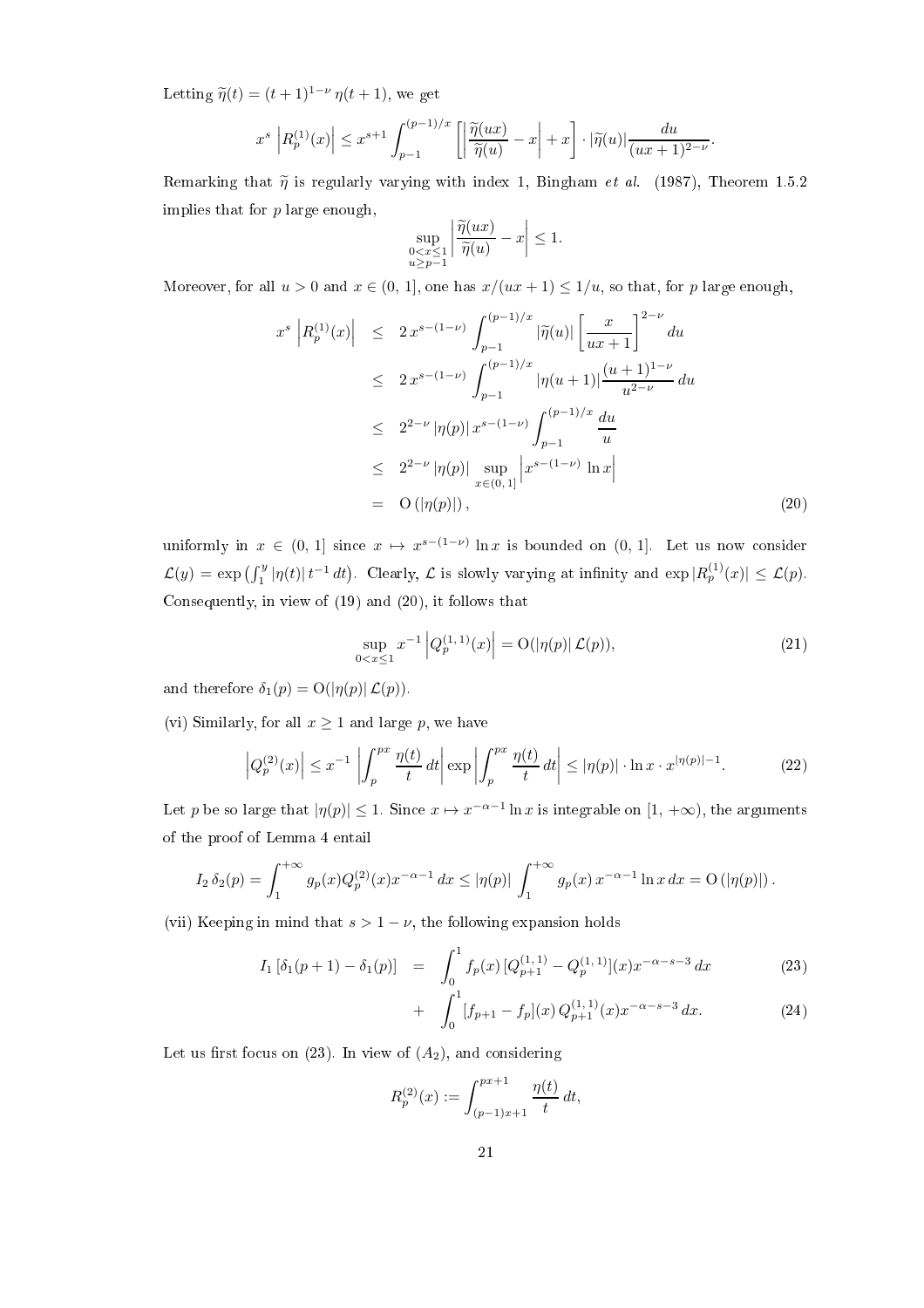for  $x \in (0, 1]$ , one obtains

$$
[Q_{p+1}^{(1,1)} - Q_p^{(1,1)}](x) = x^s \frac{L_1(px)}{L_1(p-1)} \frac{p-1}{p} \left\{ \exp\left(-R_p^{(2)}(1)\right) - \exp\left(-R_p^{(2)}(x)\right) \right\}.
$$

Mimicking the proof of  $(v)$ , we thus get for p large enough

$$
x^{s} \left| R_{p}^{(2)}(x) \right| \leq x^{s+1} \int_{p-1}^{p} \left[ \left| \frac{\widetilde{\eta}(ux)}{\widetilde{\eta}(u)} - x \right| + x \right] \cdot |\widetilde{\eta}(u)| \frac{du}{(ux+1)^{2-\nu}}
$$
  

$$
\leq 2^{2-\nu} |\eta(p)| \ln \left( 1 + \frac{1}{p-1} \right)
$$
  

$$
= O(|\eta(p)|/p), \qquad (25)
$$

uniformly in  $x \in (0, 1]$ . A Taylor expansion of the exponential function at 0 then entails

$$
\exp\left(-R_p^{(2)}(x)\right) = 1 - \frac{1}{x^s} \left\{ x^s R_p^{(2)}(x) \right\} \left[ 1 + \rho \left( R_p^{(2)}(x) \right) \right]
$$

where  $\rho$  is locally bounded on  $\mathbb R$ . Since

$$
\sup_{\substack{0 < x \le 1 \\ p \ge 1}} \left| R_p^{(2)}(x) \right| \le \sup_{t \ge 1} |\eta(t)| \quad \Rightarrow \quad \sup_{\substack{0 < x \le 1 \\ p \ge 1}} \left| \rho \left( R_p^{(2)}(x) \right) \right| < +\infty,\tag{26}
$$

it follows that

$$
\sup_{0
$$

Applying Bingham et al. (1987), Theorem 1.5.2 to  $L_1$  yields

$$
\sup_{0 < x \le 1} |Q_{p+1}^{(1,1)} - Q_p^{(1,1)}|(x) = \mathcal{O}\left(|\eta(p)|/p\right)
$$

and consequently,

$$
\int_0^1 f_p(x) \left[ Q_{p+1}^{(1,1)} - Q_p^{(1,1)} \right](x) x^{-\alpha - s - 3} \, dx = \mathcal{O}\left( |\eta(p)|/p \right). \tag{27}
$$

Focusing on (24), for all  $0 < x \le 1$ , because  $(f_p) \in P$ , we get for all sufficiently large p

$$
p^2 x^{-\alpha - s - 2} |f_{p+1} - f_p|(x) \le C_{\alpha + s + 2}
$$

which is integrable on  $(0, 1]$ . Consequently, in view of  $(21)$ ,

$$
\int_0^1 [f_{p+1} - f_p](x) Q_{p+1}^{(1,1)}(x) x^{-\alpha - s - 3} dx = O\left(\frac{|\eta(p)| \mathcal{L}(p)}{p^2}\right) = O\left(|\eta(p)|/p\right).
$$
 (28)

Collecting (27) and (28) yields  $\delta_1(p+1) - \delta_1(p) = O(|\eta(p)|/p)$ . Let us remark that

$$
I_2\left[\delta_2(p+1) - \delta_2(p)\right] = \int_1^{+\infty} g_p(x) \left[Q_{p+1}^{(2)} - Q_p^{(2)}\right](x) x^{-\alpha - 1} dx \tag{29}
$$

+ 
$$
\int_{1}^{+\infty} [g_{p+1} - g_p](x) Q_{p+1}^{(2)}(x) x^{-\alpha - 1} dx,
$$
 (30)

and consider first  $(29)$ . From  $(A_2)$ , we have

$$
[Q_{p+1}^{(2)} - Q_p^{(2)}](x) = \frac{L_2((p+1)x)}{L_2(p)} \frac{p+1}{p} \left[ \exp\left(-\int_p^{p+1} \frac{\eta(t)}{t} dt\right) - \exp\left(-\int_p^{p+1} \frac{\eta(tx)}{t} dt\right) \right].
$$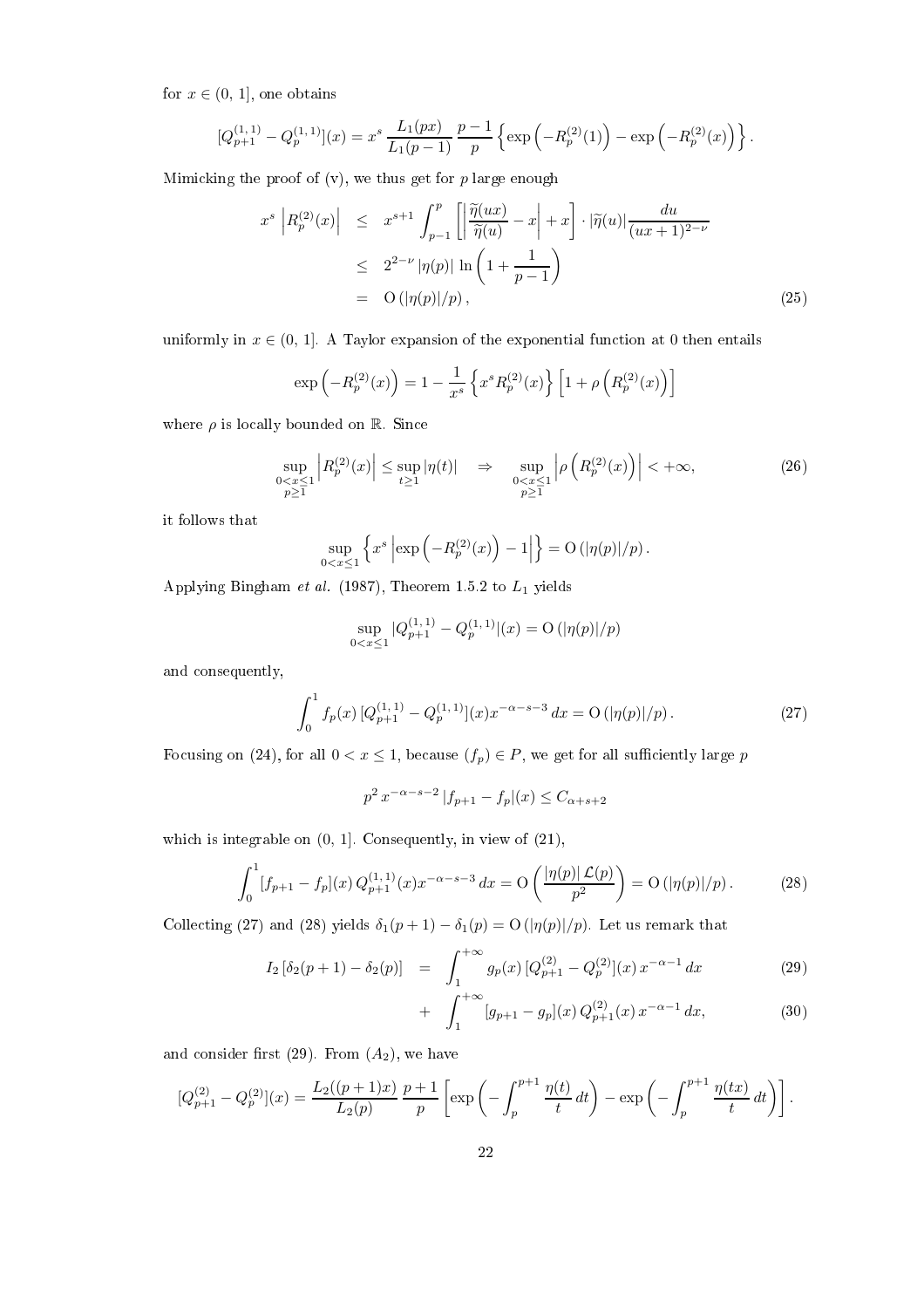Since for all  $x\geq 1,$  we have  $p$   $\int$ <sup> $p+1$ </sup> p  $\eta(tx) t^{-1} dt$  $\begin{array}{|c|c|} \hline \multicolumn{1}{|c|}{3} & \multicolumn{1}{|c|}{4} \multicolumn{1}{|c|}{5} \multicolumn{1}{|c|}{6} \multicolumn{1}{|c|}{6} \multicolumn{1}{|c|}{6} \multicolumn{1}{|c|}{6} \multicolumn{1}{|c|}{6} \multicolumn{1}{|c|}{6} \multicolumn{1}{|c|}{6} \multicolumn{1}{|c|}{6} \multicolumn{1}{|c|}{6} \multicolumn{1}{|c|}{6} \multicolumn{1}{|c|}{6} \multicolumn{1}{|c|}{6} \multicolumn{1}{|c|$  $\leq$  | $\eta(p)$ |, and recalling that, as  $p \to \infty$  $\sup_{x\geq 1}$   $L_2((p+1)x)$  $\frac{(p+1)x)}{L_2(p)} - \frac{1}{x}$  $\boldsymbol{x}$   $\rightarrow 0,$ 

a Taylor expansion of the exponential function at 0 yields

$$
\sup_{x\geq 1} |Q_{p+1}^{(2)} - Q_p^{(2)}|(x) = O(|\eta(p)|/p). \tag{31}
$$

Taking into account that  $(g_p) \in U$  and using (22), it follows that

$$
\int_{1}^{+\infty} [g_{p+1} - g_p](x) Q_{p+1}^{(2)}(x) x^{-\alpha-1} dx = O(|\eta(p)|/p).
$$

Moreover, from (31), the uniform convergence of  $(g_p)$  to  $x \mapsto e^{-1/x}$  on  $[1, +\infty)$  and the dominated convergence theorem, we get

$$
\int_{1}^{+\infty} g_p(x) \left[ Q_{p+1}^{(2)} - Q_p^{(2)} \right](x) x^{-\alpha - 1} \, dx = \mathcal{O} \left( \left| \eta(p) \right| / p \right).
$$

This eventually leads to  $\delta_2(p+1) - \delta_2(p) = O(|\eta(p)|/p)$  and establishes (vii).

(viii) Let  $q > 1 - \nu$  and  $Q_p^{(1,2)}(x) = x^{2q+1} Q_p^{(1)}(x)$  so that

$$
I_1 \,\delta_1(p) = \int_0^1 f_p(x) \, Q_p^{(1,\,2)}(x) x^{-\alpha - 2q - 4} \, dx
$$

and the following expansion holds

$$
I_1 \left\{ \delta_1(p+2) - 2 \delta_1(p+1) + \delta_1(p) \right\}
$$
  
= 
$$
\int_0^1 [f_{p+1} - f_p](x) \left[ Q_{p+2}^{(1,2)} - Q_p^{(1,2)} \right](x) x^{-\alpha - 2q - 4} dx
$$
 (32)  

$$
\int_0^1 f_{p+1}(\cdot) \left[ Q_{p+2}^{(1,2)} - Q_p^{(1,2)} \right](x) dx^{-\alpha - 2q - 4} dx
$$
 (33)

+ 
$$
\int_0^1 f_{p+1}(x) \left[ Q_{p+2}^{(1,2)} - 2Q_{p+1}^{(1,2)} + Q_p^{(1,2)} \right](x) x^{-\alpha - 2q - 4} dx
$$
 (33)

+ 
$$
\int_0^1 [f_{p+2} - 2f_{p+1} + f_p](x) Q_{p+2}^{(1,2)}(x) x^{-\alpha - 2q - 4} dx.
$$
 (34)

Considering (32), arguments given in the proof of (vii) show that

$$
\int_0^1 [f_{p+1} - f_p](x) \left[ Q_{p+2}^{(1,2)} - Q_p^{(1,2)} \right](x) x^{-\alpha - 2q - 4} dx = o\left(1/p^2\right). \tag{35}
$$

Let us now focus on  $(33)$ . From  $(25)$ ,  $(26)$  and  $(A_2)$ , a Taylor expansion yields

$$
[Q_{p+2}^{(1,2)} - 2Q_{p+1}^{(1,2)} + Q_p^{(1,2)}](x)
$$
  
=  $x^{2q+1} \frac{L_1((p+1)x)}{L_1(p-1)} \frac{p-1}{p+1} \left\{ R_p^{(2)}(1) - R_{p+1}^{(2)}(1) + R_{p+1}^{(2)}(x) - R_p^{(2)}(x) \right\} + o(1/p^2),$ 

uniformly in  $x \in (0, 1]$ . Let  $x \in (0, 1]$ : using the inequality  $x/(tx + 1) \leq 1/t$ , we obtain

$$
x^{2q+1} | R_{p+1}^{(2)}(x) - R_p^{(2)}(x) |
$$
  
=  $x^{2q+2} \left| \int_{p-1}^p \frac{\eta((t+1)x+1) - \eta(tx+1)}{(t+1)x+1} - \frac{x\eta(tx+1)}{(tx+1)((t+1)x+1)} dt \right|$   
 $\leq x^q \left[ \sup_{t \geq p-1} \left\{ t \left| \eta((t+1)x+1) - \eta(tx+1) \right| \right\} + \sup_{t \geq p-1} \left\{ x \left| \eta(tx+1) \right| \right\} \right] \cdot \frac{1}{p(p-1)}.$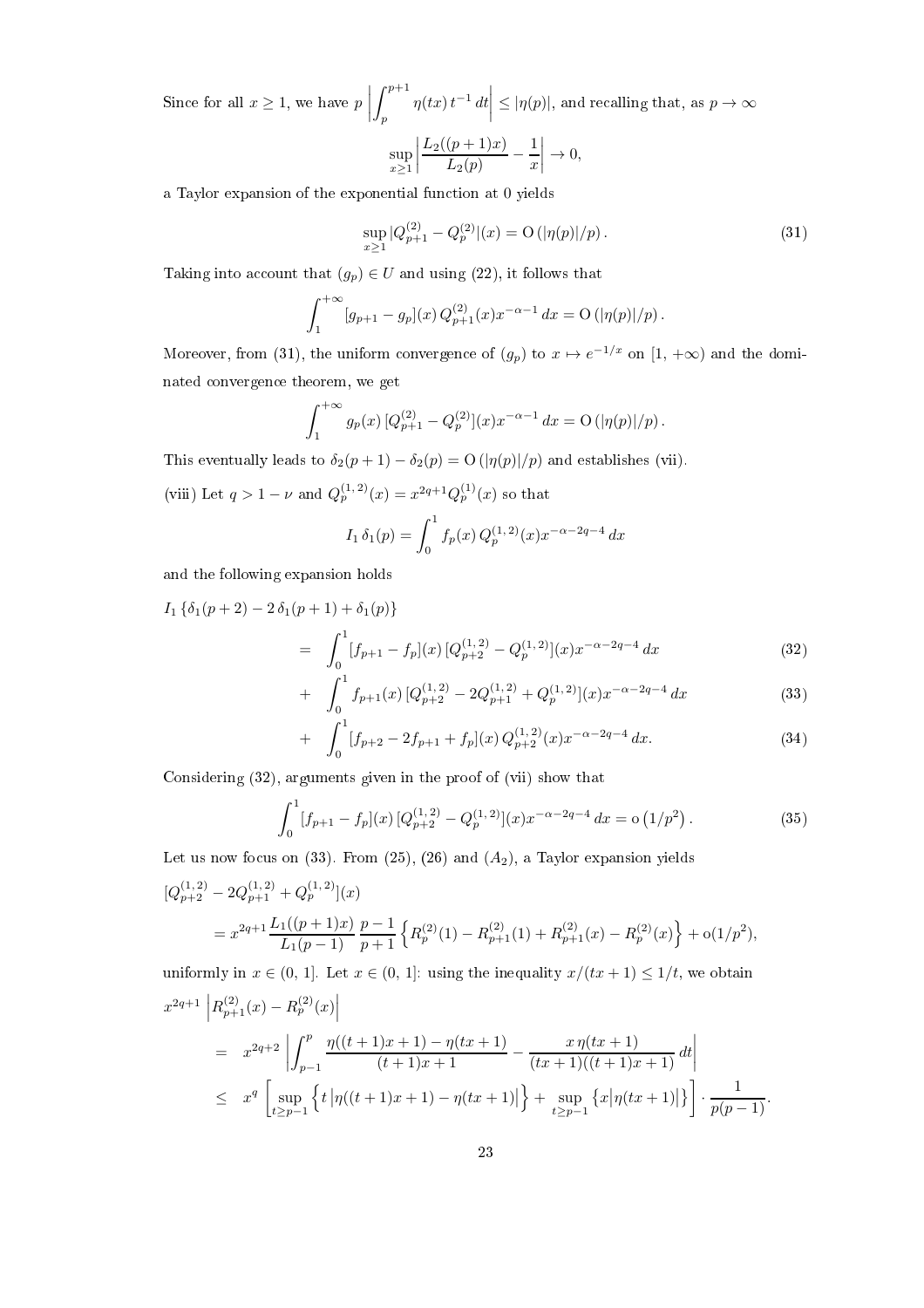Moreover, since, as  $p \to \infty$ 

$$
\sup_{t\geq p-1} \left\{ x^{q+1} \left| \eta(tx+1) \right| \right\} \leq (p-1)^{-1-1/q} \sup_{t\geq 1} |\eta(t)| + \sup_{t\geq (p-1)^{1-1/q}} |\eta(t)| \to 0,
$$

Lemma 2(ii) entails that, as  $p \to \infty$ ,

$$
p^2 \sup_{0 < x \le 1} |Q_{p+2}^{(1, 2)} - 2Q_{p+1}^{(1, 2)} + Q_p^{(1, 2)}|(x) \to 0.
$$

The dominated convergence theorem then yields

$$
\int_0^1 f_{p+1}(x) \left[ Q_{p+2}^{(1,2)} - 2Q_{p+1}^{(1,2)} + Q_p^{(1,2)} \right](x) x^{-\alpha - 2q - 4} \, dx = \mathcal{O} \left( 1/p^2 \right). \tag{36}
$$

Let us finally consider (34). Since  $(f_p) \in P$  and in view of the triangular inequality, we have, for  $p$  large enough,

$$
p^{2} x^{-\alpha - 2q - 4} |f_{p+2} - 2f_{p+1} + f_{p} |(x) \le C_{\alpha + 2q + 4}.
$$

Because  $(f_p) \in P$ , the dominated convergence theorem yields

$$
\int_0^1 [f_{p+2} - 2f_{p+1} + f_p](x) Q_{p+2}^{(1,2)}(x) x^{-\alpha - 2q - 4} dx = o(1/p^2).
$$
 (37)

Collecting (35), (36) and (37), it follows that  $p^2(\delta_1(p+2)-2\delta_1(p+1)+\delta_1(p))\to 0$  as  $p\to\infty$ . Similarly,

$$
I_2 \left\{ \delta_2(p+2) - 2 \delta_2(p+1) + \delta_2(p) \right\} \ = \ \int_1^{+\infty} [g_{p+1} - g_p](x) [Q_{p+2}^{(2)} - Q_p^{(2)}](x) x^{-\alpha - 1} \, dx \tag{38}
$$

$$
\int_{1}^{+\infty} g_{p+1}(x) \left[ Q_{p+2}^{(2)} - 2Q_{p+1}^{(2)} + Q_p^{(2)} \right](x) x^{-\alpha - 1} \, dx \tag{39}
$$

$$
+\int_{1}^{+\infty} [g_{p+2} - 2g_{p+1} + g_p](x) Q_{p+2}^{(2)}(x) x^{-\alpha - 1} dx, \qquad (40)
$$

and the three terms are considered separately. First, ideas similar to those developed in the proof of (vii) allow us to control (38):

$$
\int_{1}^{+\infty} [g_{p+1} - g_p](x) \left[ Q_{p+2}^{(2)} - Q_p^{(2)} \right](x) x^{-\alpha - 1} \, dx = o\left( 1/p^2 \right). \tag{41}
$$

 $\rm Second,\,since\,\,p$   $\int$  $p+1$ p  $\eta(tx) t^{-1} dt$   $\rightarrow 0$  as  $p \rightarrow \infty$  uniformly in  $x \ge 1$ ,  $(A_2)$  entails

 $^{+}$ 

$$
[Q_{p+2}^{(2)} - 2Q_{p+1}^{(2)} + Q_p^{(2)}](x) = \frac{L_2((p+2)x)}{L_2(p)} \frac{p+2}{p} \left\{ \int_p^{p+1} \frac{\eta(t)}{t} dt - \int_{p+1}^{p+2} \frac{\eta(t)}{t} dt \right\} + O(1/p^2)
$$
  
+ 
$$
\int_{p+1}^{p+2} \frac{\eta(tx)}{t} dt - \int_p^{p+1} \frac{\eta(tx)}{t} dt \right\} + O(1/p^2)
$$

uniformly in  $x \geq 1$ . Remarking that

$$
\int_{p}^{p+1} \frac{\eta(tx)}{t} dt - \int_{p+1}^{p+2} \frac{\eta(tx)}{t} dt = \int_{p}^{p+1} \frac{t[\eta(tx) - \eta((t+1)x)] + \eta(tx)}{t(t+1)} dt
$$
  

$$
\leq \frac{1}{p^{2}} \left[ \sup_{t \geq p} \left\{ t \cdot |\eta(tx) - \eta((t+1)x)| \right\} + |\eta(p)| \right],
$$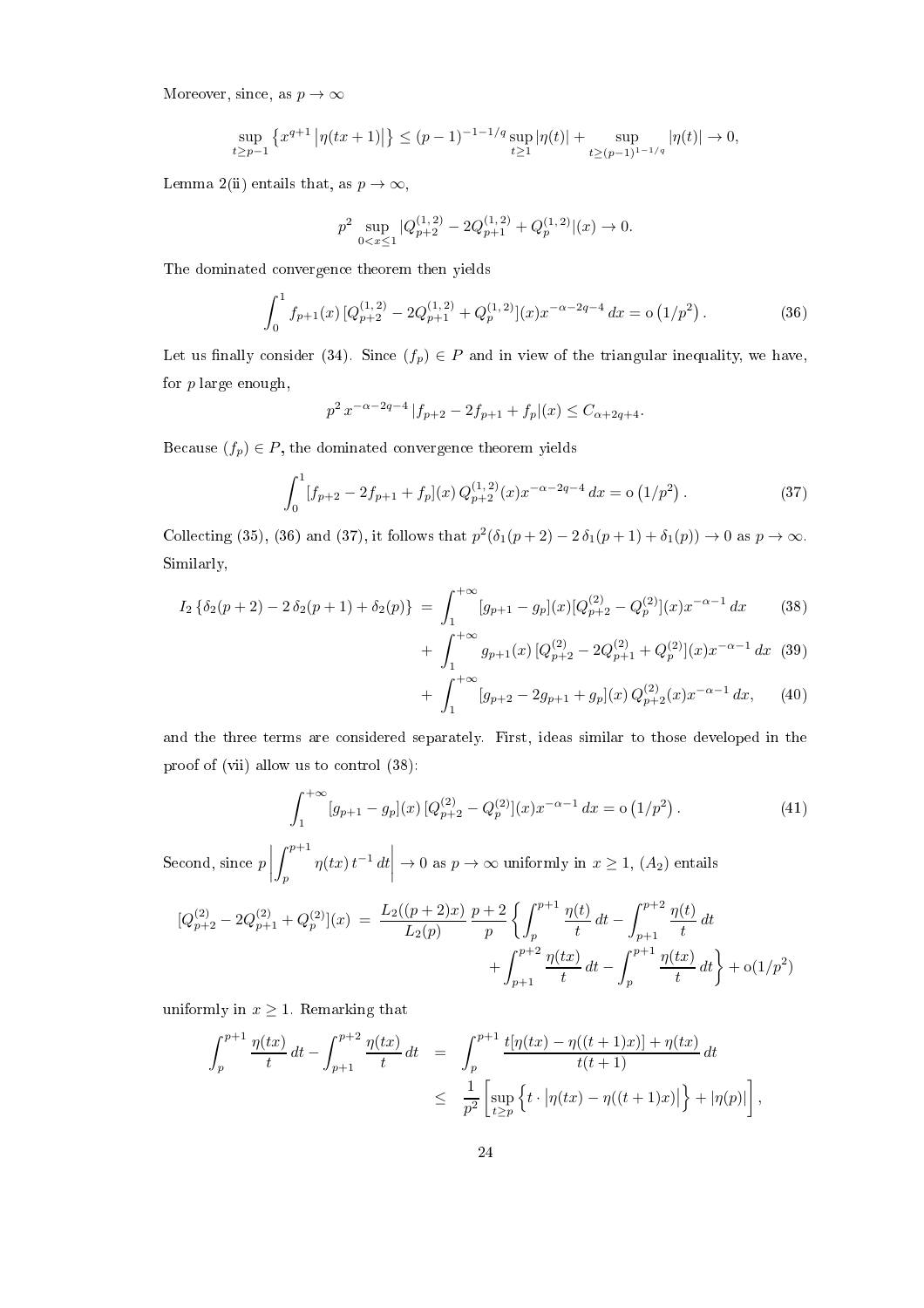Lemma 2(i) implies that  $p^2 |Q_{p+2}^{(2)} - 2Q_{p+1}^{(2)} + Q_p^{(2)}|(x) \to 0$ , uniformly in  $x \ge 1$  as  $p \to \infty$ , in view of Bingham *et al.* (1987), Theorem 1.5.2. The uniform convergence of  $(g_p)$  to  $x \mapsto e^{-1/x}$ on  $[1, +\infty)$  and the dominated convergence theorem yield the following bound for (39):

$$
\int_{1}^{+\infty} g_{p+1}(x) \left[ Q_{p+2}^{(2)} - 2Q_{p+1}^{(2)} + Q_p^{(2)} \right](x) x^{-\alpha - 1} \, dx = o\left(1/p^2\right). \tag{42}
$$

Finally, recalling that  $(g_p) \in U$  and the uniform convergence of  $(Q_p^{(2)})$  to 0 on  $[1, +\infty)$ , (40) is controlled as

$$
\int_{1}^{+\infty} [g_{p+2} - 2g_{p+1} + g_p](x) Q_{p+2}^{(2)}(x) x^{-\alpha - 1} dx = o(1/p^2).
$$
 (43)

Collecting (41), (42) and (43), it follows that  $p^2(\delta_2(p+2) - 2\delta_2(p+1) + \delta_2(p)) \to 0$  as  $p \to \infty$ and the lemma is proved.  $\blacksquare$ 

**Proof of Lemma 8.** It is a direct consequence of the expansion (4) and Lemma 7(i), (iv).  $\blacksquare$ 

Proof of Lemma 9. Let us remark that, from Lemma 8,

$$
\xi_n = \frac{\mu_{p_n+1}}{p_n+1} u_{n,a} \cdot ap_n \left(\frac{1}{\hat{\theta}_n} - \frac{1}{\Theta_n}\right) (1 + o(1)),\tag{44}
$$

and consider the expansion

$$
ap_n\left(\frac{1}{\hat{\theta}_n} - \frac{1}{\Theta_n}\right) = ((a+1)p_n + 1)\frac{\hat{\mu}_{(a+1)p_n}\mu_{(a+1)p_n+1} - \mu_{(a+1)p_n}\hat{\mu}_{(a+1)p_n+1}}{\hat{\mu}_{(a+1)p_n+1}\mu_{(a+1)p_n+1}} - (p_n + 1)\frac{\hat{\mu}_{p_n}\mu_{p_n+1} - \mu_{p_n}\hat{\mu}_{p_n+1}}{\hat{\mu}_{p_n+1}\mu_{p_n+1}}
$$
  
=:  $\Delta_n^{(1)} - \Delta_n^{(2)}$ 

with

$$
\frac{\mu_{p_n+1}}{p_n+1} \Delta_n^{(1)} := \left[1 + \frac{ap_n}{p_n+1}\right] \frac{\mu_{p_n+1}}{\mu_{(a+1)p_n+1}} \left\{\frac{\mu_{(a+1)p_n+1}}{\hat{\mu}_{(a+1)p_n+1}} \left[\nu_{(a+1)p_n} - \frac{\mu_{(a+1)p_n}}{\mu_{(a+1)p_n+1}} \nu_{(a+1)p_n+1}\right] \right\},
$$
\n
$$
\frac{\mu_{p_n+1}}{p_n+1} \Delta_n^{(2)} := \frac{\mu_{p_n+1}}{\hat{\mu}_{p_n+1}} \left[\nu_{p_n} - \frac{\mu_{p_n}}{\mu_{p_n+1}} \nu_{p_n+1}\right].
$$

Replacing in (44), Lemma 9 follows.

Proof of Lemma 10. Hölder's inequality yields

$$
\mathbb{E}|Y^{p_n} h_n(Y)|^3 \le (k+1)^2 \left[ \sum_{j=0}^k \frac{1}{p_n^{3j}} \sup_{\substack{[0,1] \\ n \in \mathbb{N} \setminus \{0\}}} |H_{n,j}|^3 \mathbb{E}\left[ Y^{p_n} (1-Y)^{k-j} \right]^3 \right].
$$

It then suffices to prove that  $\forall j \in \{0, ..., k\}, \mathbb{E}\left[Y^{p_n}(1-Y)^{k-j}\right]^3 = O(p_n^{-\alpha-(3k-3j)} L(p_n)).$ Let  $\lambda, \mu \geq 0$ . The function

$$
(y, \omega) \mapsto \frac{d}{dy} \left[ y^{\lambda} \left( 1 - y \right)^{\mu} \right] \mathbb{1}_{\{y \le Y(w)\}}
$$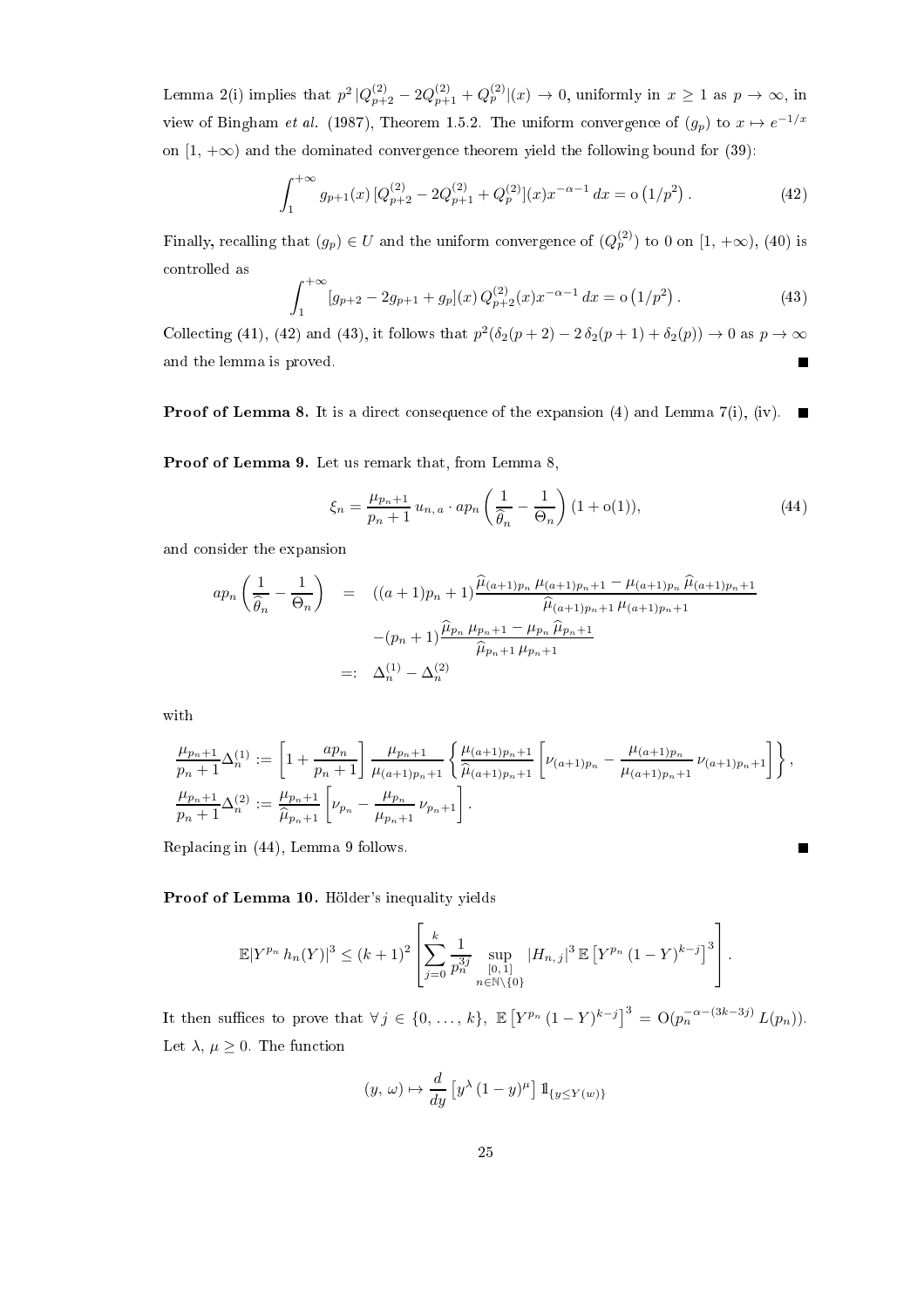being Lebesgue ⊗ P−integrable, Fubini's theorem entails

$$
\mathbb{E}\left[Y^{p_n}(1-Y)^{k-j}\right]^3 = \int_0^1 \frac{d}{dy} \left[y^{3p_n}(1-y)^{3k-3j}\right] \overline{G}(y) dy
$$
  

$$
\leq \int_0^1 3p_n y^{3p_n-1}(1-y)^{3k-3j} \overline{G}(y) dy.
$$

Finally, if  $(s_n)$  is a real sequence tending to  $+\infty$  and  $d \ge 0$ , we have, from Lemma 8,

$$
\int_0^1 y^{s_n} (1-y)^d \overline{G}(y) dy = \int_0^1 y^{s_n} (1-y)^{d+\alpha} L((1-y)^{-1}) dy
$$
  
=  $s_n^{-d-\alpha-1} L(s_n) \Gamma(d+\alpha+1) (1+o(1)).$ 

Replacing in the inequality above and recalling that  $L$  is slowly varying at infinity, it follows that  $\mathbb{E}\left[Y^{p_n}(1-Y)^{k-j}\right]^3 = \mathcal{O}(p_n^{-\alpha-(3k-3j)} L(p_n))$ , which establishes Lemma 10.  $\blacksquare$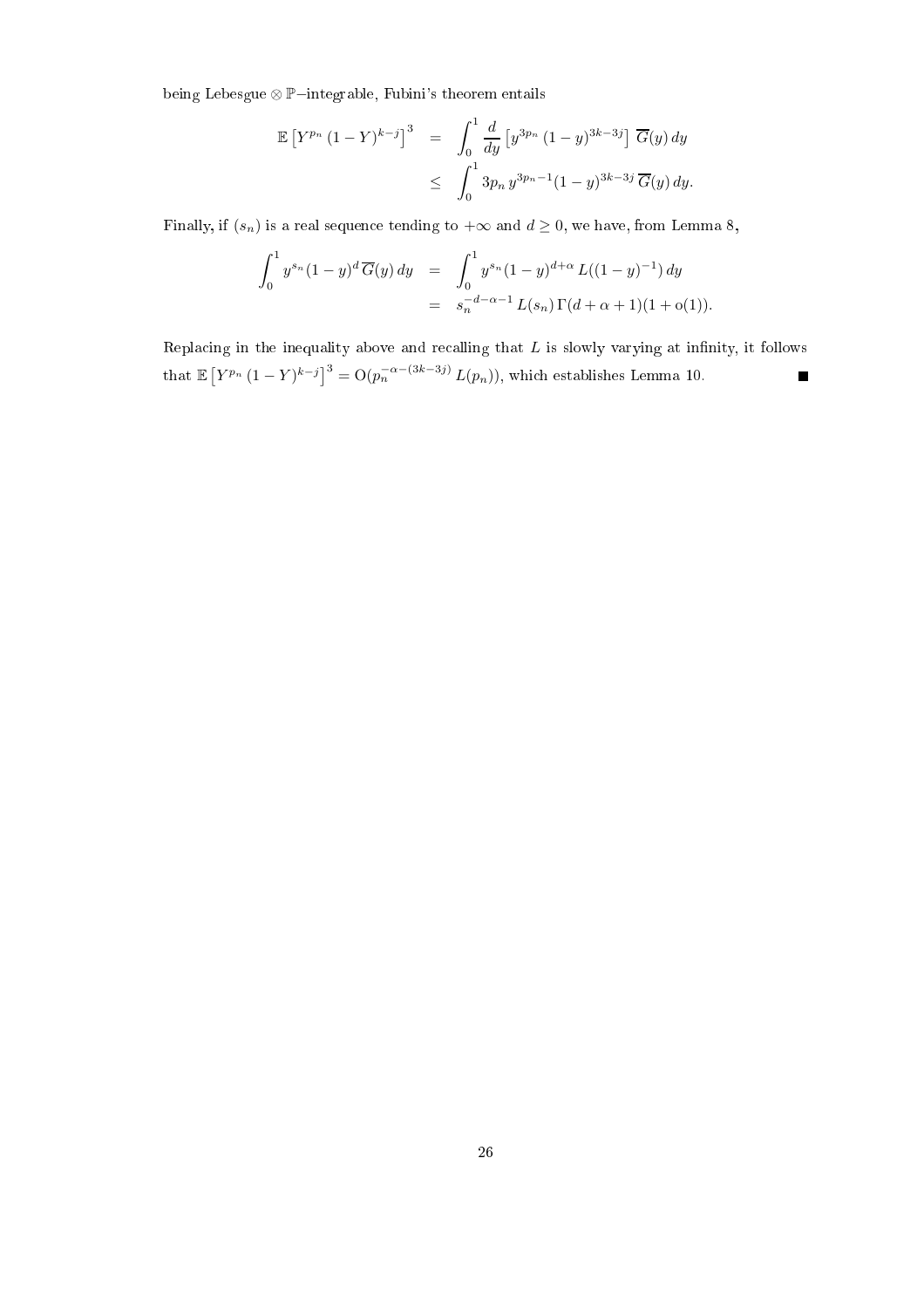| Distribution                                                               | Maximum             | Extreme-value       | High-order          |
|----------------------------------------------------------------------------|---------------------|---------------------|---------------------|
|                                                                            |                     | moment estimator    | moments estimator   |
| $1 - \frac{1}{1 + \text{Burr}(1, \tau_1, \tau_2)}$                         |                     |                     |                     |
| $(\tau_1, \tau_2) = (3/2, 2/3)$<br>$\Rightarrow (\alpha, \nu) = (1, -1)$   | $2.0 \cdot 10^{-3}$ | $1.7 \cdot 10^{-3}$ | $1.6 \cdot 10^{-3}$ |
| $(\tau_1, \tau_2) = (5/6, 6/5)$<br>$\Rightarrow (\alpha, \nu) = (1, -5/6)$ | $2.0 \cdot 10^{-3}$ | $2.1 \cdot 10^{-3}$ | $1.7 \cdot 10^{-3}$ |
| $(\tau_1, \tau_2) = (2/3, 3/2)$<br>$\Rightarrow (\alpha, \nu) = (1, -2/3)$ | $2.1 \cdot 10^{-3}$ | $2.0 \cdot 10^{-3}$ | $1.8 \cdot 10^{-3}$ |
| $(\tau_1, \tau_2) = (1/2, 2)$<br>$\Rightarrow (\alpha, \nu) = (1, -1/2)$   | $2.3 \cdot 10^{-3}$ | $2.4 \cdot 10^{-3}$ | $2.0 \cdot 10^{-3}$ |
| $1 - \exp(-\text{Gamma}(b, \lambda))$                                      |                     |                     |                     |
| $(b, \lambda) = (2, 1)$<br>$\Rightarrow (\alpha, \nu) = (1, 0)$            | $2.3 \cdot 10^{-4}$ | $1.9 \cdot 10^{-4}$ | $1.9 \cdot 10^{-4}$ |
| $(b, \lambda) = (2, 5/4)$<br>$\Rightarrow (\alpha, \nu) = (5/4, 0)$        | $1.1 \cdot 10^{-3}$ | $9.2 \cdot 10^{-4}$ | $8.4 \cdot 10^{-4}$ |
| $(b, \lambda) = (2, 5/3)$<br>$\Rightarrow (\alpha, \nu) = (5/3, 0)$        | $5.7 \cdot 10^{-3}$ | $4.5 \cdot 10^{-3}$ | $3.9 \cdot 10^{-3}$ |
| $(b, \lambda) = (2, 5/2)$<br>$\Rightarrow (\alpha, \nu) = (5/2, 0)$        | $3.0 \cdot 10^{-2}$ | $2.1 \cdot 10^{-2}$ | $1.8 \cdot 10^{-2}$ |

Table 1: Mean  $L^1$ -errors associated to the estimators in the eight situations.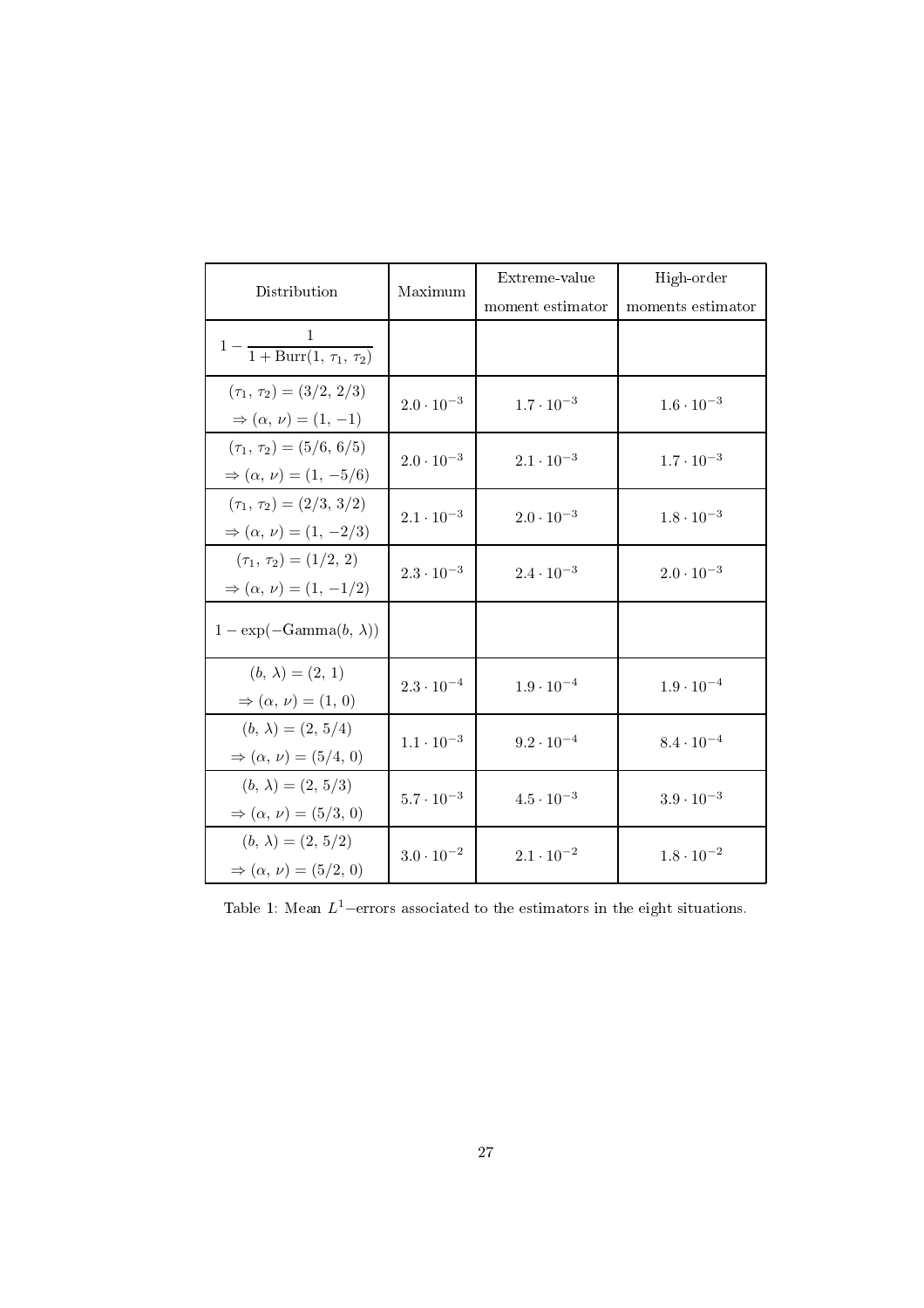

Figure 1: Boxplots of  $\varepsilon(j, a^*)$  on model (11). Left: maximum estimator, middle: extreme-value moment estimator, right: high-order moments estimator. Top left:  $(\tau_1, \tau_2) = (3/2, 2/3)$ ; top right:  $(\tau_1, \tau_2) = (5/6, 6/5)$ ; bottom left:  $(\tau_1, \tau_2) = (2/3, 3/2)$ ; bottom right:  $(\tau_1, \tau_2) = (1/2, 2)$ .



Figure 2: Boxplots of  $\varepsilon(j, a^*)$  on model (12). Left: maximum estimator, middle: extreme-value moment estimator, right: high-order moments estimator. Top left:  $(b, \lambda) = (2, 1)$ ; top right:  $(b, \lambda) = (2, 5/4)$ ; bottom left:  $(b, \lambda) = (2, 5/3)$ ; bottom right:  $(b, \lambda) = (2, 5/2)$ .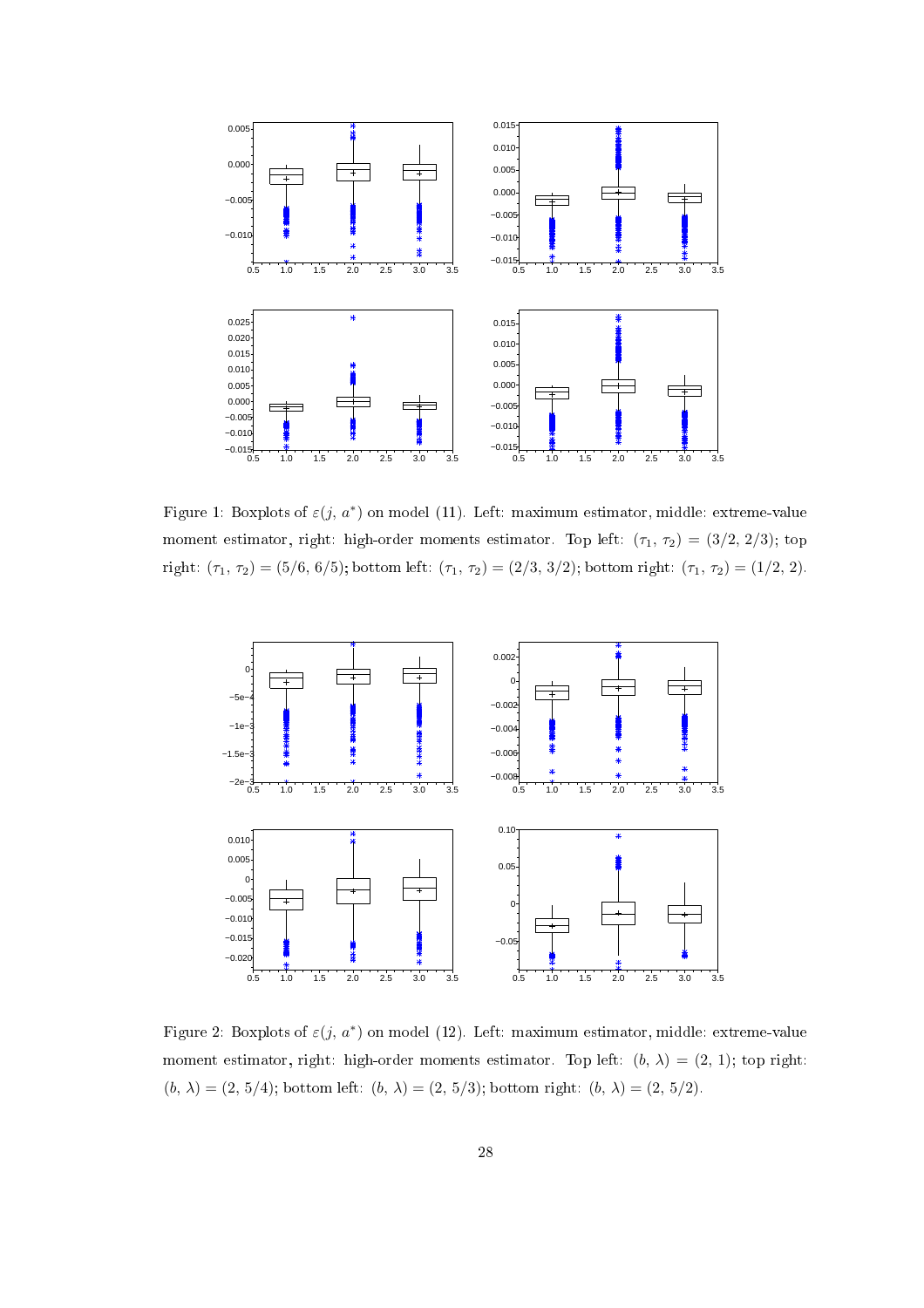

Figure 3: Comparison of the maximum and extreme-value moment estimators on model (11). Horizontally: parameter  $k$ , vertically: error  $E$ , dashed line: maximum estimator, solid line: extreme-value moment estimator. Top left:  $(\tau_1, \tau_2) = (3/2, 2/3)$ ; top right:  $(\tau_1, \tau_2) =$ (5/6, 6/5); bottom left:  $(\tau_1, \tau_2) = (2/3, 3/2)$ ; bottom right:  $(\tau_1, \tau_2) = (1/2, 2)$ .



Figure 4: Comparison of the maximum and high-order moments estimators on model (11). Horizontally: parameter  $a$ , vertically: error  $E$ , dashed line: maximum estimator, solid line: high-order moments estimator. Top left:  $(\tau_1, \tau_2) = (3/2, 2/3)$ ; top right:  $(\tau_1, \tau_2) = (5/6, 6/5)$ ; bottom left:  $(\tau_1, \tau_2) = (2/3, 3/2)$ ; bottom right:  $(\tau_1, \tau_2) = (1/2, 2)$ .